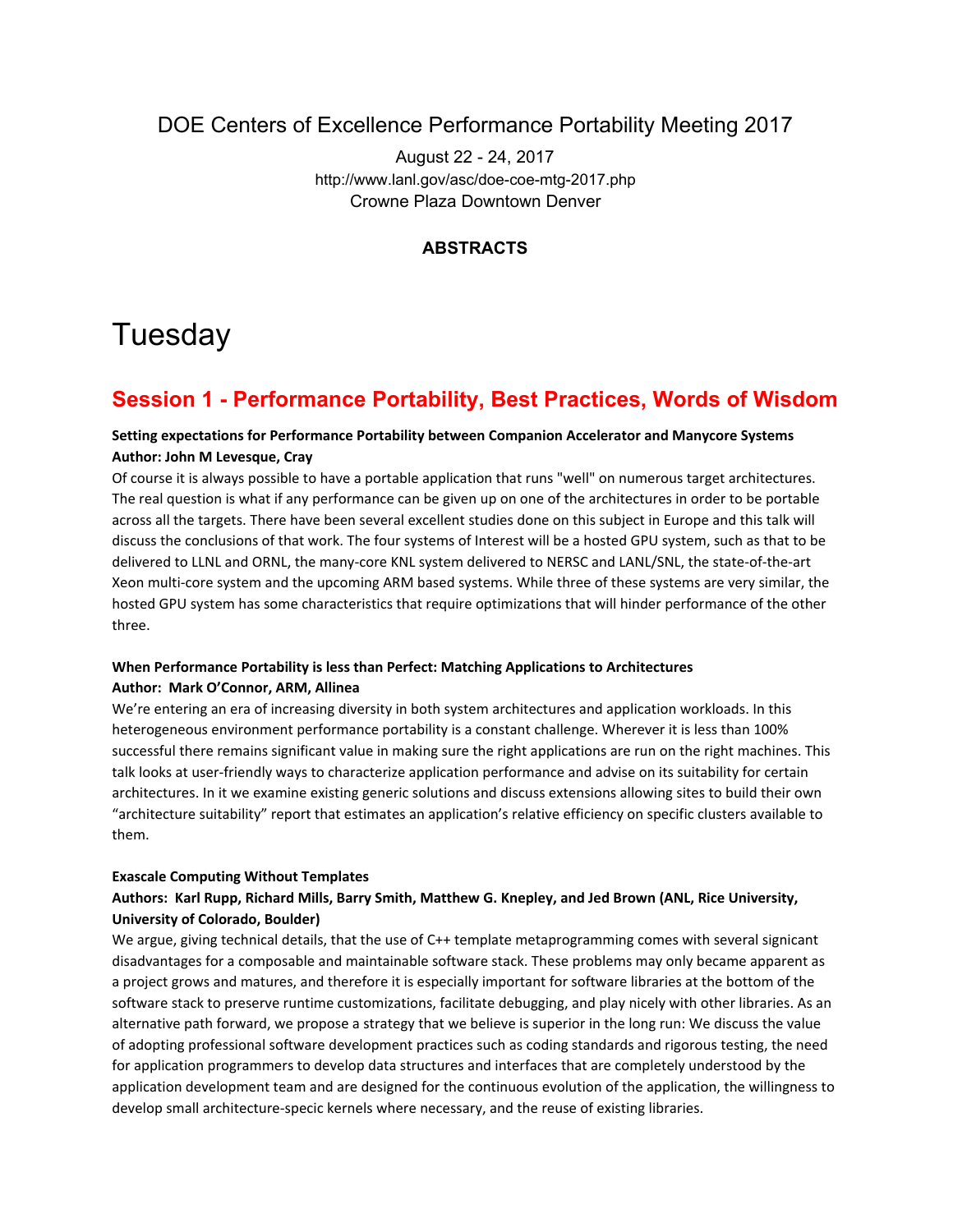## **Implications of a Metric for Performance Portability: Necessity of Specialization and Application-Specific Abstractions**

#### **Authors: John Pennycook, Jason Sewall, Victor Lee, Intel**

As noted in the final report from the 2016 DOE COE PP meeting, there is not yet a universally accepted definition of "performance portability", or even consensus that such a definition is necessary or desirable. In this talk, we review a number of previously proposed definitions and discuss our ongoing efforts to unify them into a quantitative metric that captures the needs and desires of the performance portability community. We demonstrate the utility of our current metric in: comparing different software development methodologies; guiding application optimization efforts; and distilling the roles of different stakeholders.

Achieving high values of performance portability (as measured by our metric) requires an application to achieve both high performance and high portability. Unfortunately, accomplishing this with a single source code is very likely intractable: specializing code for all different inputs, workflows, algorithms, hardware, memory hierarchies, instruction sets and more is a problem that cannot be solved by a compiler alone. However, the alternative - specialization performed manually by the application developer for each of these eventualities -- has historically been unpopular because of its impact on programmer productivity and code maintainability. We demonstrate the necessity for some degree of specialization using simple examples and discuss the difficulties we have encountered in expressing specialization using existing performance portable programming models and languages. Our experiences are used to motivate proposed extensions to Kokkos, parallel C++ and OpenMP.

## **Session 2 - Memory Hierarchy (on-node)**

#### **Memory Management Extensions for OpenMP 5.0**

**Stephen Olivier, Center for Computing Research, Sandia National Laboratories,** slolivi@sandia.gov Current and emerging architectures include heterogeneous memory components with varying functional and performance characteristics. To address this trend in a portable way, members of the OpenMP Language Committee and its Affinity Subcommittee authored a 2017 technical report (OpenMP TR5). They have continued to develop the ideas proposed in TR5 toward inclusion in the OpenMP 5.0 specification. This talk will give an overview of the major concepts, and distinguish the two broad feature sets: core API elements that have been the focus of near term efforts for the OpenMP 5.0 Preview 2 technical report, and additional functionality that will build on the core after 5.0 Preview 2.

The proposed extensions include new constructs, clauses, and runtime library routines designed to meet the needs of diverse memory designs and application use cases thanks to contributions from vendors, DOE labs, and other HPC centers. However, more feedback is needed, particularly for the later extensions whose development is less mature.

#### **Deep Copy and Unified Memory in OpenMP**

#### **Tom Scogland, Lawrence Livermore National Laboratory**

Early experiences with OpenMP 4.0, as well as other directive-based offload models, have shown that deep copy is a key challenge to porting complex applications to offload directives. Without a flexible deep-copy mechanism, pointer-based data structures are at best difficult to manage, particularly when shared memory between the host and device cannot be assumed. Despite the importance of the issue, and the considerable effort expended by vendors, standards bodies and users, no solution has emerged as the clear choice. This talk will discuss the current state of deep copy in OpenMP as well as our plans and designs for the next step. Specifically our plans for making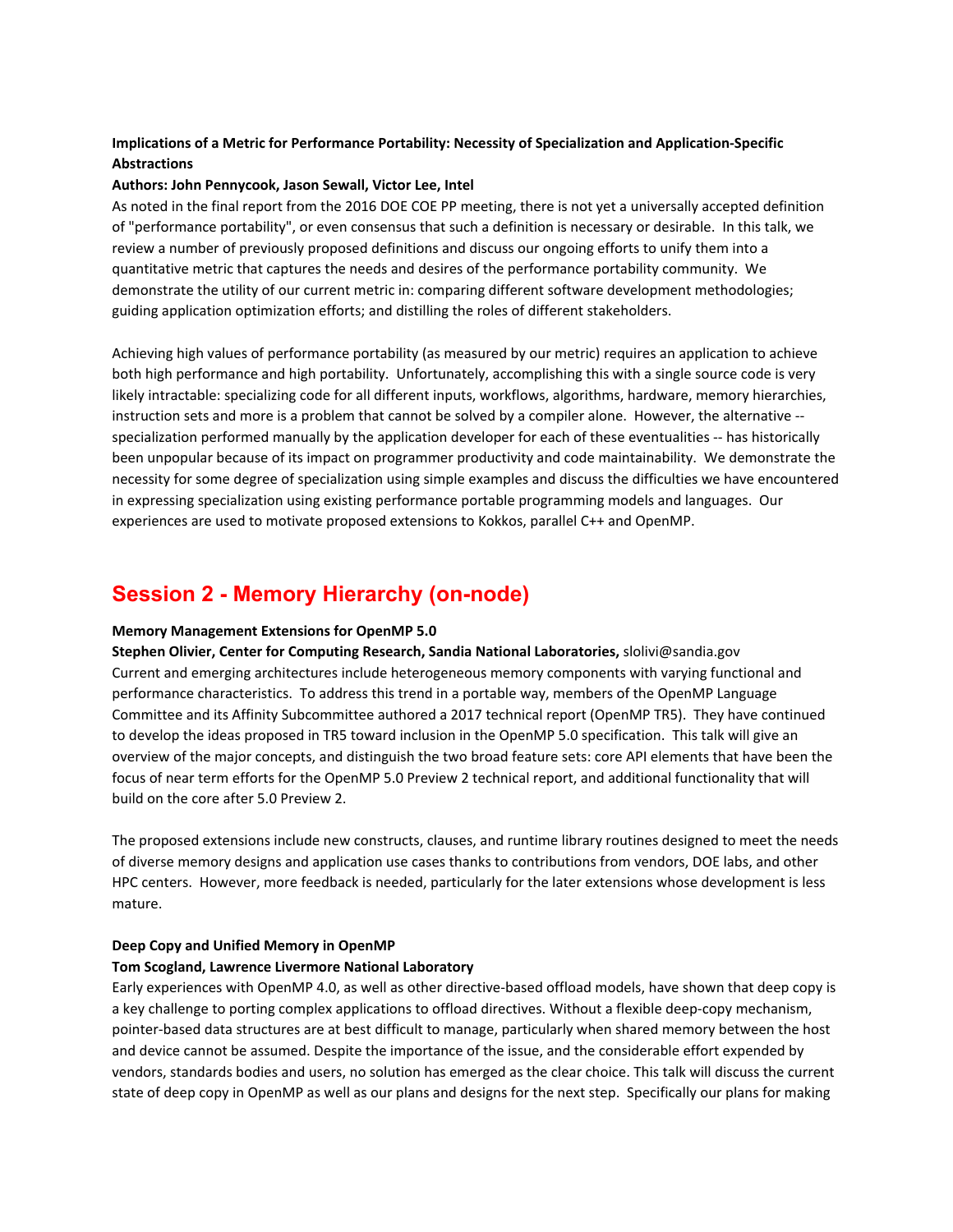unified memory usage standards compliant as well as an extension that combines a restricted compiler-assisted deep copy with a mechanism for users to register their own custom mapping implementations for true deep copy on distributed memory systems.

## **A declarative approach to managing memory properties**

#### **Author: CJ Newburn, NVIDIA**

Once there is a separation of concerns between 1) application developers who specify the semantics for how data collections are used as operands and declare those operands' usage properties and 2) tuners who manipulate additional properties as they map those semantics onto different target architectures, then codes can be more portable, more maintainable, and they can be more easily tailored to emerging features in target architectures. This talk describes a declarative approach that draws on buffer design ideas from the hStreams and HiHAT projects, and shows how the design is relevant to memories of different kinds, layers and locations. Examples will be offered for Xeon Phi, POWER and GPUs. Preliminary results will be shared from the HiHAT project.

## **Simplified Interface to Complex Memory (SICM)**

## **Authors: Sean William, Latchesar Ionkov, Michael Lang (LANL)**

This work, part of ECP, deals with finding a common abstraction to enable portability for runtime software and applications on emerging hardware with complex memory hierarchies. Our research concerns the problems of portable software abstraction for heterogeneous memory, based on various expectations of what such heterogeneous memory systems will actually look like. One candidate is the Intel Xeon Phi, which has high-bandwidth memory that can be configured in several ways. Cache-based modes do not require application or runtime manipulation, while other modes require usermanagement of the high-bandwidth memory. Manual control of its high-bandwidth memory in flat and sub-NUMA modes is exposed using existing NUMA subsystems. This represents a distortion of the original intention of NUMA, in which there is always a single, "natural" priority ordering for memory placement. That is, in the traditional view of NUMA, memory should be placed on the closest node, based on an integer distance emblematic of latency. The Xeon Phi high-bandwidth memory breaks this assumption: if HBM has lower distance, then all allocations will be placed there, even those that are not bandwidth-sensitive; if HBM has higher distance, then allocations will almost never be placed there automatically, but instead must be explicitly placed there by use of memory policy (e.g., mbind, numactl). Intel chose the latter solution, which means, in noncache modes, high-bandwidth memory must be used explicitly, and this use must begin from specific knowledge of how HBM is exposed via NUMA.

This is a very nonportable solution and could become arbitrarily complex and nonstandard in the future as other technologies enter, e.g., IBM's and Nvidia's NVLink and Intel's byte-addressable 3D Xpoint. We assert that "true" portability in these situations will require hardware vendors to expose generic information about memory devices such that high-level orderings can be generated, e.g., a prefer-bandwidth ordering, a prefer-capacity ordering, a normal/default ordering. To get the ball rolling on that effort, we are modifying the Linux kernel to add additional memory policies to support the definition of such orderings, so that, even though we will still rely on mechanisms like mbind and numactl, those system calls will be far more portable, and be based on higher-level, intent-based descriptions. This approach, more broadly, is based on an expectation that the Xeon Phi will serve as a model for the presentation of future heterogeneous memory systems. Our presentation will cover our work in the SICM project to date and the status of the kernel modifications.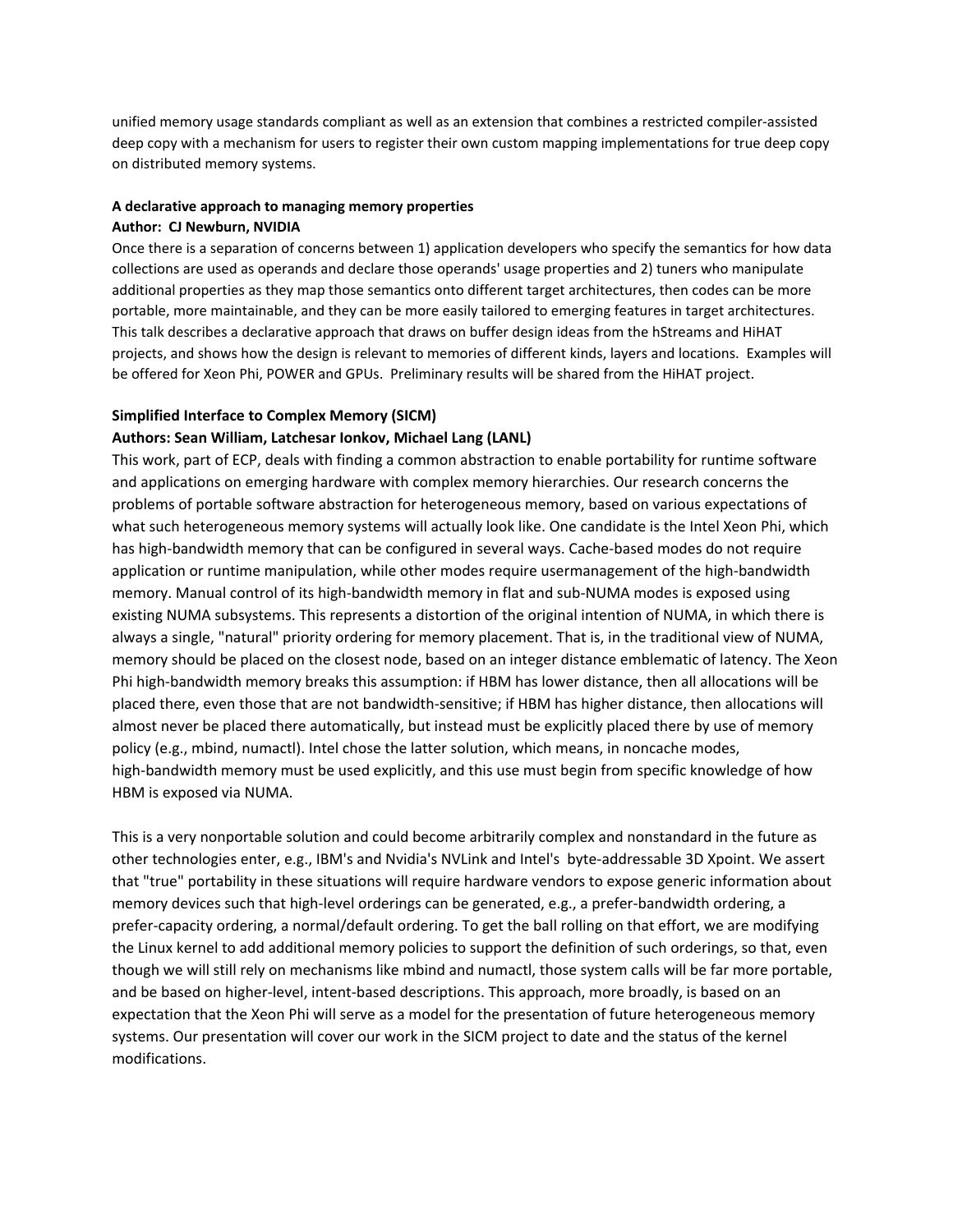## **Umpire: Resource Management for Heterogeneous Memory Hierarchies Authors: David Beckingsale, LLNL**

To achieve good performance on platforms with heterogeneous memory hierarchies, applications must carefully control data placement and movement within those hierarchies. Advanced architectures provide multiple levels of memory with varying capacities, access timing rules, and visibility to different compute resources. Applications must intelligently allocate data in these spaces. Depending on the total amount of memory required, applications may also be forced to move data between different parts of the memory hierarchy. Furthermore, applications using multiple packages must coordinate effectively to ensure that each package can use the memory resources it needs.

In this presentation, will will present Umpire, a library to address these challenges from an application-oriented perspective. Specifically, Umpire will provide support for: querying memory resources, provisioning and allocating memory, and memory introspection. This project will allow computer scientists and computational physicists to efficiently program the memory hierarchies of current and future high-performance computing architectures, without tying their application to specific hardware or software. Development of Umpire will focus on developing an API to allow applications to easily access other memory technologies, and build up capabilities based on application needs. We will present the current software design and roadmap, and highlight some initial application needs that Umpire will aim to address.

# **Session 3 - Applications Experience 1**

## **Kokkos port of CoMD mini-app for Trinity-class systems and NVIDIA Pascal nodes Authors: David Gunter , Adetokunbo Adedoyin (Los Alamos National Laboratory)**

We present a user case study in porting the CoMD mini-app to Kokkos. We focused on porting the two core kernels for the MD force calculations, the Lennard-Jones potential and that of the embedded-atom method. We will discuss issues that arose as part of the porting effort as well as present performance changes, highlighting before vs. after results. Results we be gathered from runs on Cray/Intel KNL and Haswell systems, and single-node results from NVIDIA Power8+ and Pascal based systems.

## **SW4Lite: Performance Portability using RAJA**

## **Authors: Ramesh Pankajakshan, Bjorn Sjogreen (LLNL)**

SW4Lite is a proxy app for SW4 (Seismic Waves 4<sup>th</sup> Order), a 3D seismic modeling code that solves the elastic wave equations using a fourth order accurate finite difference approximation on Cartesian and curvilinear grids with explicit fourth order accurate time stepping. The main computational work consists of stencil evaluations with a stencil of size 5^3 = 125 points at most grid points. The baseline version uses MPI and OpenMP for parallelism and delivers good performance on SMP clusters. Furthermore, SW4lite provides Cuda versions of the most computationally intense routines for computing on GPU enabled machines. The Cuda version of SW4lite runs well on Coral EA machines. The proposed talk will describe use of RAJA to construct a portable version of SW4lite An overview of the memory management issues needed to achieve portability and performance using RAJA will be presented. This will be followed by performance data for a representative test case on CTS-1, ATS-1(KNL) and Coral-EA nodes. The source of any performance discrepancies will be discussed along with possible ways to mitigate them without significant impacts along the portability axis.

## **Performance Portability Experiments with the Grid C++ Lattice QCD Library Authors: Alejandro Vaquero, University of Utah**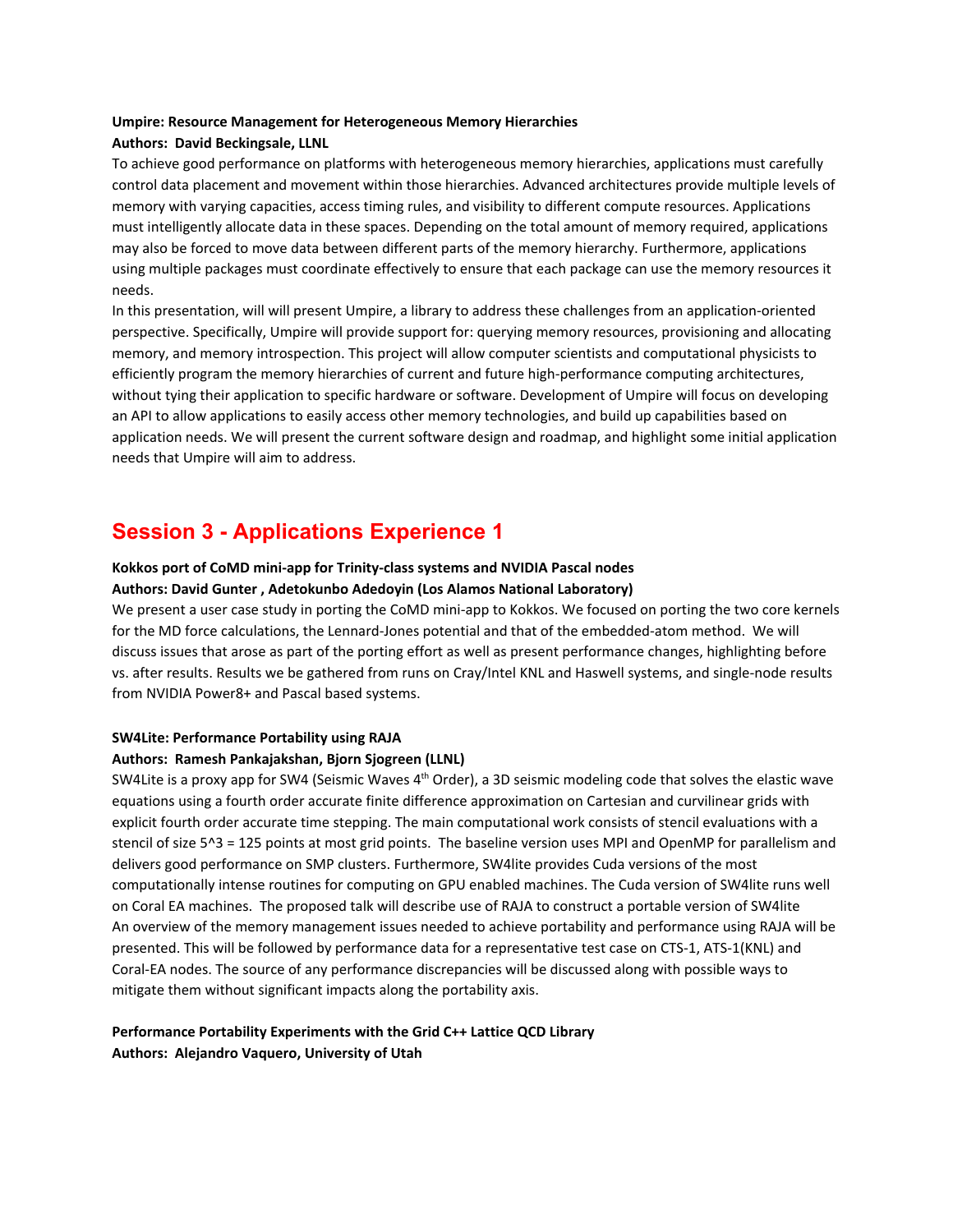The Lattice QCD ECP application team is formulating a new data-parallel API to support exascale calculations. It is essential that any implementation of the API have performant portability between multi/many-core and GPU architectures. We are evaluating "Grid" as a candidate implementation of the API. Grid is a C++ data-parallel framework written for Lattice QCD simulations. It has been optimized to run efficiently on multi/many-core CPU architectures with its SIMD-friendly data layouts, while the C++ abstraction layer makes the architecture-specific implementations invisible to the end users. Its data-parallel design can in principle also work well with GPUs. Started with a trimmed-down version of Grid, we have investigated different approaches (OpenACC, Just-In-Time compilation and CUDA) for performance portability in this C++ library. In this talk, we will discuss the pros and cons of each approach, and present the performance of a QCD benchmark code on various architectures.

## **Experiences Porting a Multiphysics Code to GPUs Authors: Brian Ryujin, LLNL**

Ares is a massively parallel multiphysics ALE-AMR code at LLNL. It is written in C and C++ with over 700k lines of code. It is currently making the transition to GPU architectures, focusing mainly on Sierra. For this transition, we have chosen to use RAJA and Unied Memory as our performance portability strategy. In this talk, we will present our experiences with our approach. Preliminary performance results indicate that we can achieve up to 12X speedup when utilizing the GPUs over utilizing only the CPUs on the node while preserving performance characteristics for the CPU only code.

# Breakout Day 1

# **Session 1 & 2 (2 parallel sessions):**

## **Multi-Level Memory Current Experiences**

## **Session Leads: Ian Karlin (LLNL), CJ Newburn (NVIDIA)**

Current and emerging architectures include heterogeneous memory components with varying functional and performance characteristics. Currently on systems users have two options to handle data motion. They can rely on hardware features, such as unified memory on GPU systems or cache modes on CPU systems. Alternatively, they can manage data motion explicitly using vendor specific memory management techniques and OpenMP map directives.

In this breakout we will lead a discussion on what users are doing today, where the shortcomings, successes and open issues are, and what they hope to use in the future. In particular, we hope to understand if any techniques being used today are portable between KNL and GPU machines and what kinds of SW infrastructure could facilitate that portability. Dealing with NVM and other emerging memory technologies that enrich the memory hierarchy is also a challenge. We will outline key challenges and discussion potential solutions.

- **Joining the two sub-sessions into one for the first 30 minutes** of the 90-minute breakout
- Asking a representative author of the 5 presentations of session 2 (memory hierarchy) and 2 presentations of session 6 (hierarchy memory, off node) do the following on a **single diagram** that shows how the work we're presenting relates to one another, hopefully as a layered Venn diagram
	- start with a **panel** where reps each get 3 minutes, in a combined slide deck, to highlight
		- **where your work fits** in the diagram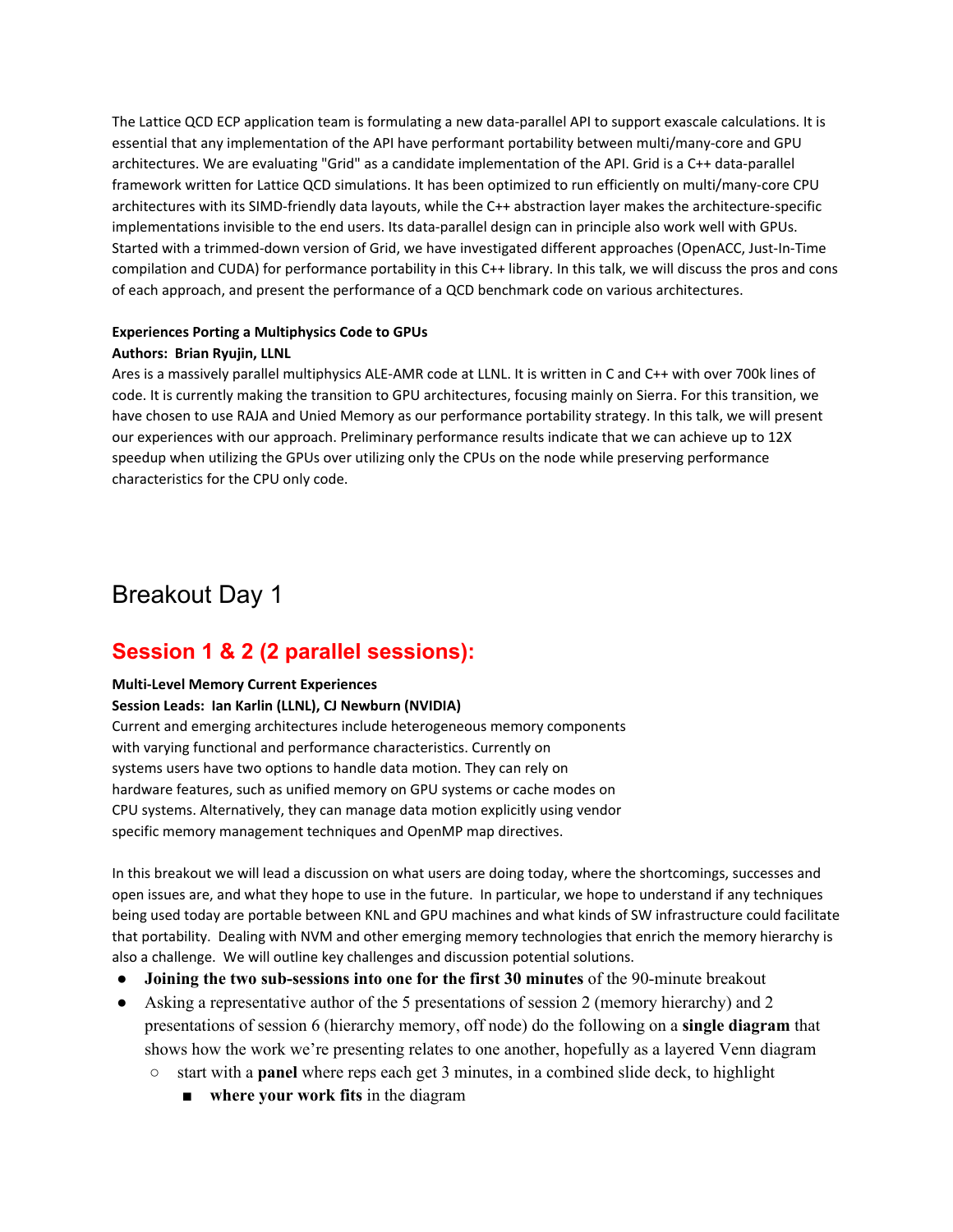- where we think there's **agreement**
- where we think there are **opens**
- how we think we should **move toward closure** of those opens
- After this opening section, we'll split into halves for discussion
	- Audience **reactions** on the above topics and panelist positions
	- Discuss what has been done and needs to be done to make solutions **target multiple architectures**
	- Examine **disruptions from technology trends**, such as the increasing bandwidth gap between HBM and DDR, or what happens when NVM is added to the mix.
	- Wrap up

# **Session 3**

## **Performance, Portability and Productivity: Definitions & Metrics Session Lead: John Pennycook, Intel**

Adoption of a set of common definitions and metrics for performance, portability and productivity is a necessary step towards productive debate, discussion and collaboration between application developers, the developers of libraries/frameworks and hardware vendors.

This breakout session aims to answer the following questions:

- Are shared definitions and metrics useful to the community? Why (or why not)?
- · What do performance, portability and/or productivity mean to you?
- Are you/your site currently tracking performance, portability and productivity of codes? How?
- · How do metrics and definitions inform solutions to these problems in a software sense?
- · How do metrics and definitions inform solutions to these problems in a hardware sense?

## **Session 4**

# **Productivity Issues in Preparing Large Codes for Performance Portability Session Lead: Anshu Dubey, Argonne National Laboratory**

## **Note Taker: Emily Simpson, NNSA**

In obtaining performance portability, large multiphysics codes that were developed during the age of distributed memory bulk synchronous parallel model face some challenges that are similar to legacy codes, and some others that are unique to them. Many of these codes contain bits of legacy codes in them. However, the biggest fear for such codes is the durability and support for the abstractions they adopt, because even

non-invasive modifications to the code could be quite large. Thus choosing the right abstractions is critical for their productivity. Other challenges include formulation of a process that allows gradual ramp-on of the abstractions, verification during transition, and co-existence of production with transition. All of these challenges relate to productivity during adoption rather than research into abstractions. I am proposing a break-out session to discuss these issues where participants can share their experiences, bring their own concerns to the discussion, and perhaps find a few workable solutions.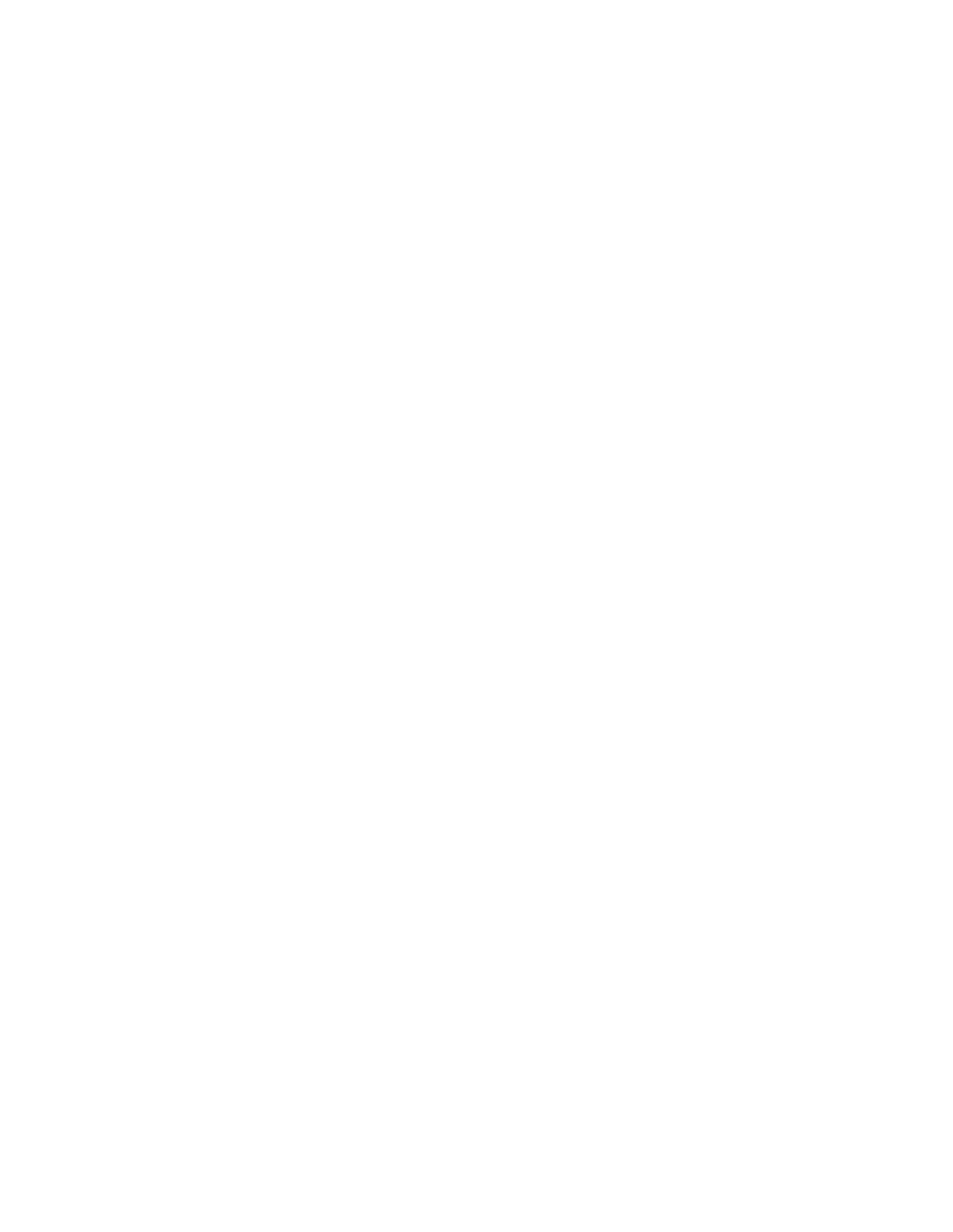# **Wednesday**

# **Session 4 - Abstractions, DSL**

# **Title: The Flexible Computational Science Infrastructure (FleCSI)**

#### **Author: Ben Bergen, LANL**

FleCSI is a compile-time configurable framework designed to support multi-physics application development. As such, FleCSI attempts to provide a very general set of infrastructure design patterns that can be specialized and extended to suit the needs of a broad variety of solver and data requirements. Current support includes multi-dimensional mesh topology, mesh geometry, mesh adjacency information, n-dimensional hashed-tree data structures, graph partitioning interfaces, and dependency closures.

FleCSI also introduces a functional programming model with control, execution, and data abstractions that are consistent with both MPI and state-of-the-art task-based runtimes such as Legion and Charm++. The FleCSI abstraction layer provides the developer with insulation from the underlying runtime, while allowing support for multiple runtime systems, including conventional models like asynchronous MPI. The intent is to give developers a concrete set of user-friendly programming tools that can be used now, while allowing flexibility in choosing runtime implementations and optimizations that can be applied to architectures and runtimes that arise in the future. The control and execution models in FleCSI also provide formal nomenclature for describing poorly understood concepts like kernels and tasks. To provide a low barrier to entry, the FleCSI data model does not lock developers into particular layouts or data structure representations, thus providing a low-buy-in approach that makes FleCSI an attractive option for many application projects. This presentation will cover recent accomplishments of applications using FleCSI.

## **HiHAT, a way forward to perf portability with retargetable infrastructure Author: CJ Newburn, NVIDIA**

Performance portability tends to denote the ability to migrate code from one platform to another without change. Some argue that such a thing is impossible, on the basis that tasks may need to be specialized for each target, and that the layout for data that tasks operate on may need to be customized across targets. In this talk, I'll claim that this is not a contradiction. Perf portability is achievable by retaining a common SW architecture across targets, by using common heuristics in target-agnostic schedulers that use different cost models for each target, and by having the output of the schedulers be customized sequences of a common set of target-agnostic primitives for managing data, moving data, invoking work, coordinating work, and querying the platform. This will be illustrated in an initial implementation of a retargetable infrastructure called HiHAT, for Hierarchical Heterogeneous Asynchronous Tasking. We'll show that overheads for the HiHAT abstraction are low, that there is a clean mapping from HiHAT's target-agnostic APIs to targets like CUDA that enables porting with low effort, and that HiHAT's retargetability enables performance improvements for sample applications like Molecular Orbitals on alternate architectures like GPUs. HiHAT is a community-wide effort that aspires to target all HW platforms and runtimes relevant to this community, for example to enable a common code base that executes well on Intel CPUs, IBM POWER CPUs, ARM CPUs, and NVIDIA GPUs.

## **Recent experiences with RAJA nested loop abstractions and CHAI Author: Adam J. Kunen (Lawrence Livermore National Laboratory)**

Recent efforts to port ARDRA to GPU accelerated platforms using a combination of the RAJA programming model, and the Copy Hiding Application Interface (CHAI), have led to some interesting performance and portability issues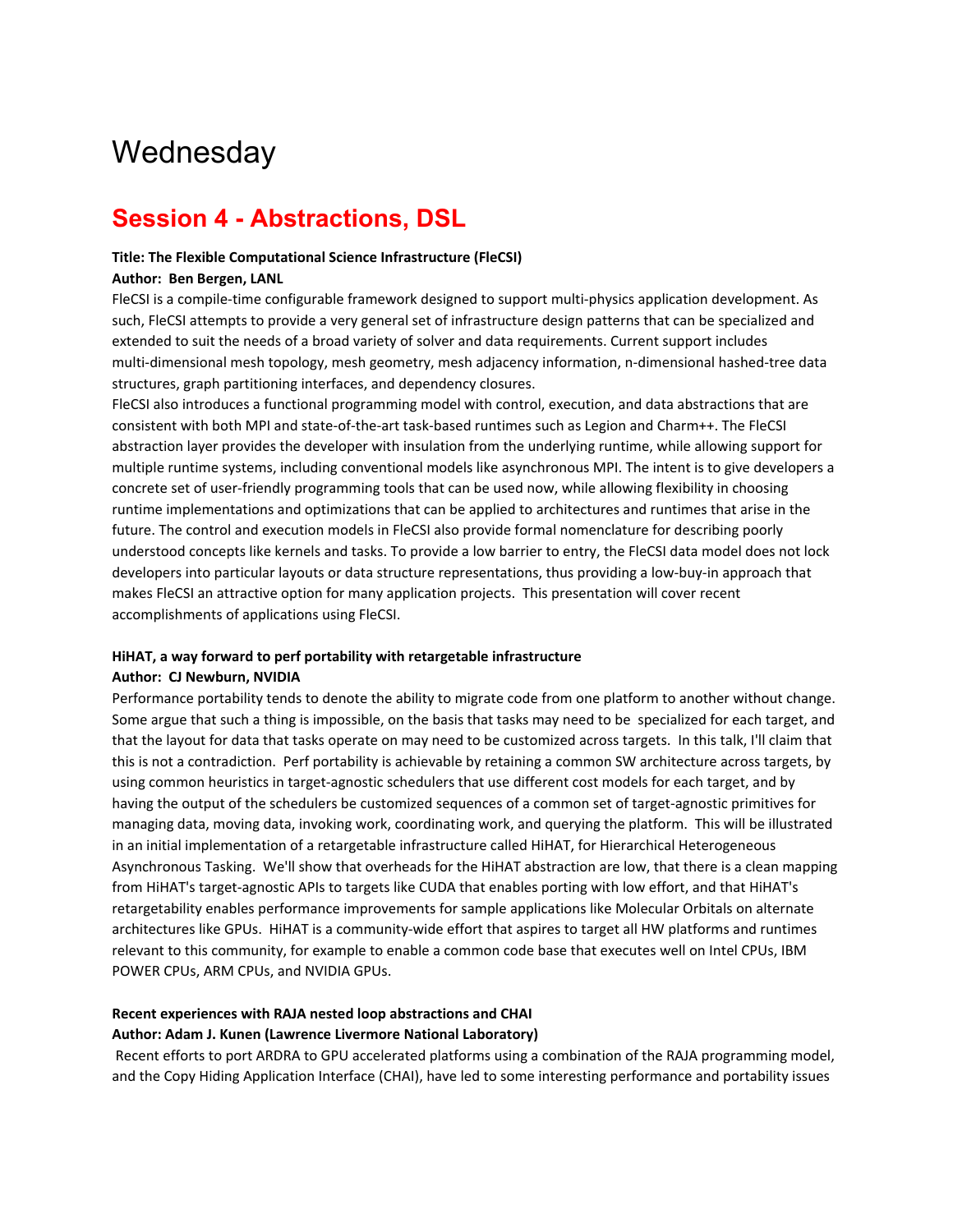related to the interaction between CHAI and the nested-loop constructs in RAJA. We discuss some of these issues in detail, and discuss our reimplementation efforts to address these issues.

#### **Kokkos' Task-DAG Parallel Capabilities & Evolution of Kokkos' Back-ends Author: H. Carter Edwards, SNL**

Kokkos' support for parallelism began with a parallel execution over a simple one-dimensional range of indices. We then added hierarchical thread-team parallelism which provided applications with portable access to GPU's grid/block parallelism and associated shared memory. Our two most recent additions include parallel execution over a multidimensional range of indices (e.g., loop collapse) and parallel execution of a directed acyclic graph of tasks (task-dag). We present our two new portable task-dag capabilities: parallel execution of an application's kernel on a static work-graph and parallel execution of a dynamic task-graph where an application may exercise a heterogeneous collection of kernels and dynamically introduce new tasks and dependences as the task-graph executes.

Kokkos defines programming model abstractions necessary for applications to achieve performance portability across diverse next generation platform (NGP) architectures. Kokkos' back-ends map these abstractions to NGP target architectures using potentially vendor-preferred programming mechanisms to obtain the best performance. These back-ends are regularly updated to provide applications with improved abstractions and to leverage improved programming mechanisms; e.g., OpenMP v3 to v4.5 and CUDA v7 to v9. We are able to provide applications with backward compatibility through these updates because Kokkos' programming model abstractions have proven to be future-proof. We review the evolution of Kokkos' abstractions and back-ends, and present plans to incorporate new programming mechanisms to further improve performance.

# **Session 5 - Applications Experience 2**

## **Performance Portability in SPARC – Sandia's Hypersonic CFD Code for Next-Generation Platforms Authors: Micah Howard, Andrew Bradley, Steve Bova, Travis Fisher, James Overfelt, Derek Dinzl, Ross Wagnild (SNL)**

This talk with focus on the work being done with SPARC to achieve a performance portable hypersonic CFD code. SPARC is being developed to support the aerodynamic design and analysis needs of the nuclear weapons enterprise and run efficiently on NNSA's CTS and ATS platforms. The software design considerations we've encountered and addressed to attain performance portability will be discussed, along with challenges that remain. Performance analyses will be presented for CTS-1, ATS-1 and ATS-2-like systems. A candid briefing of the high and low points of large-scale application code development in the context of performance portability will also be given.

#### **Portability and Performance of the Nekbone Mini-App**

#### **Authors: Scott Parker, Sudheer Chunduri, Ronald Rahaman (Argonne National Laboratory)**

This talk presents the results to date of a performance comparison of the Nekbone mini-app on systems with CPU and GPU based architectures. Nekbone is a CORAL mini-app that contains the principal computational and communication kernels of the CFD code Nek5000. Nek5000 is a high order, incompressible Navier-Stokes solver based on the spectral element method that has been heavily used at Argonne and other HPC centers. Nekbone solves a standard Poisson equation using a conjugate gradient iteration with a simple preconditioner on a block geometry, which represents one of the core kernels of Nek5000. Nekbone is written primarily in Fortran and has been threaded using OpenMP and tuned for the SIMD architecture on the Intel Xeon Phi "Knights Landing"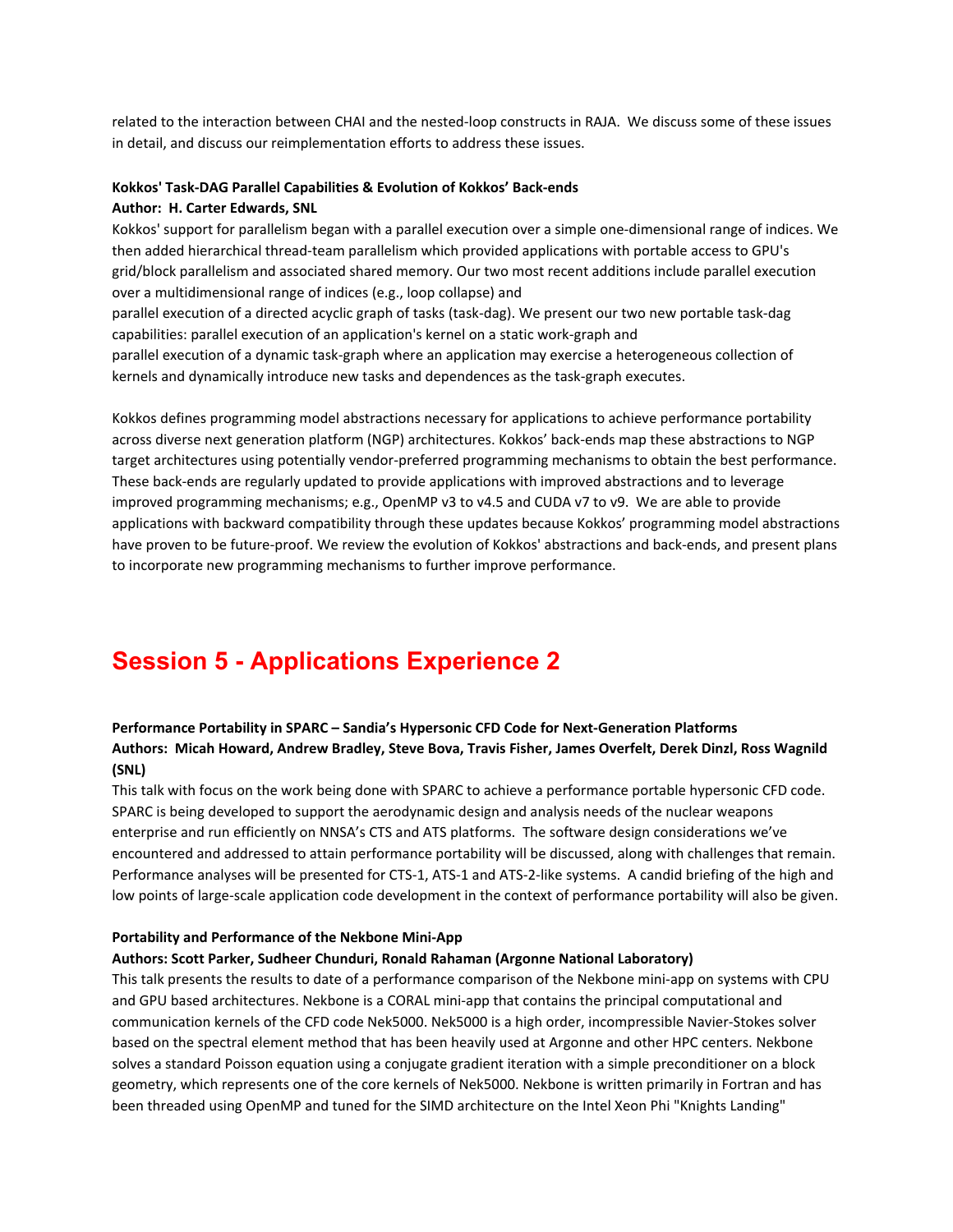processor. The GPU implementation is based on OpenACC and CUDA Fortran of the compute-intensive matrix-matrix multiplication part, which significantly minimized the modification of the existing CPU code while extending the simulation capability of the code to GPU architectures. We present the performance results from both CPU and GPU systems and we compare them with an analytical performance model that allows for fine-grained quantification and analysis of the kernels' performance.

#### **Performance Portability Experiences at NERSC**

**Authors: Brian Friesen (LBNL), Rahulkumar Gayatri (LBNL), Zahra Ronaghi (LBNL), Thorsten Kurth (LBNL), Brandon Cook (LBNL), Jack Deslippe (LBNL), Balint Joo (JLab), Frank Winter (JLab/U. of Regensburg), Sabbir Khan (ODU), Christian Trott (SNL)**

We present experiences, preliminary performance results, and lessons learned from efforts to implement performance portable techniques in various computational kernels derived from the NERSC Exascale Science Application Program (NESAP), which represent a significant portion of the NERSC workload. Among the various kernels we have implemented several performance portable strategies, including compiler directives, libraries, DSLs, and template frameworks. Finally, we discuss the challenges, opportunities, and practical aspects of each approach for potential adopters.

## **Portability Initiatives for Scientific Computing and Simulation: Molecular Dynamics as a Case Study Authors: Arnold Tharrington, Ada Sedova (ORNL)**

When large application software projects with long expected lifetimes must be significantly rewritten for rapidly evolving HPC architectures, this can result in an unproductive development cycle. There are the obvious extra expenses in terms of man-hours, but in addition, the resulting code becomes more error-prone due to multiple authors and shortened debug-test lifetimes. Furthermore, writing code that is closer to machine-level is a more difficult task, and thus fundamentally more prone to error. Here we discuss some possible solutions and posit best practices developed from our own efforts to create dedicated portable scientific computing applications for HPC, using mini-apps and libraries for molecular dynamics simulations of non-bonded forces as a test case. We explore the application re-design process, incorporation of standard libraries, and the use of the directive-based APIs such as openACC for the short-range non-bonded forces calculation, and share our experiences in the creation of a specialized lower-level portable API library for the Multilevel Summation Method (MSM) long-range electrostatics algorithm.

# **Session 6 - Hierarchical Memory, off-node, I/O**

## **SCR and Preparing for Burst Buffers**

## **Author: Elsa Gonsiorowski, LLNL**

The burst buffer storage layer presents new challenges and opportunities to HPC applications. These opportunities are most easily realized by the checkpoint / restart use case. SCR is a scalable checkpoint / restart library which augments checkpointing codes. Its main goal is to improve application performance by exploiting and managing multilevel checkpoints. To improve application portability to new systems, the SCR development team is actively implementing support for \*all\* of the latest burst buffer systems. These implementations will take advantage of vendor-specific technologies thereby providing a unified interface for applications.

This presentation will focus on our experiences with two types of burst buffers:

- the machine-global burst buffer that is exemplified in the LANL Trinity system with Cray Datawarp technology

- the node-local burst buffer that is exemplified by the LLNL Early Sierra systems with IBM BBAPI technology

We will discuss the challenges faced and lessons learned. We will also review general software improvements that have been implemented in the last year and our involvement in the ECP VeloC project.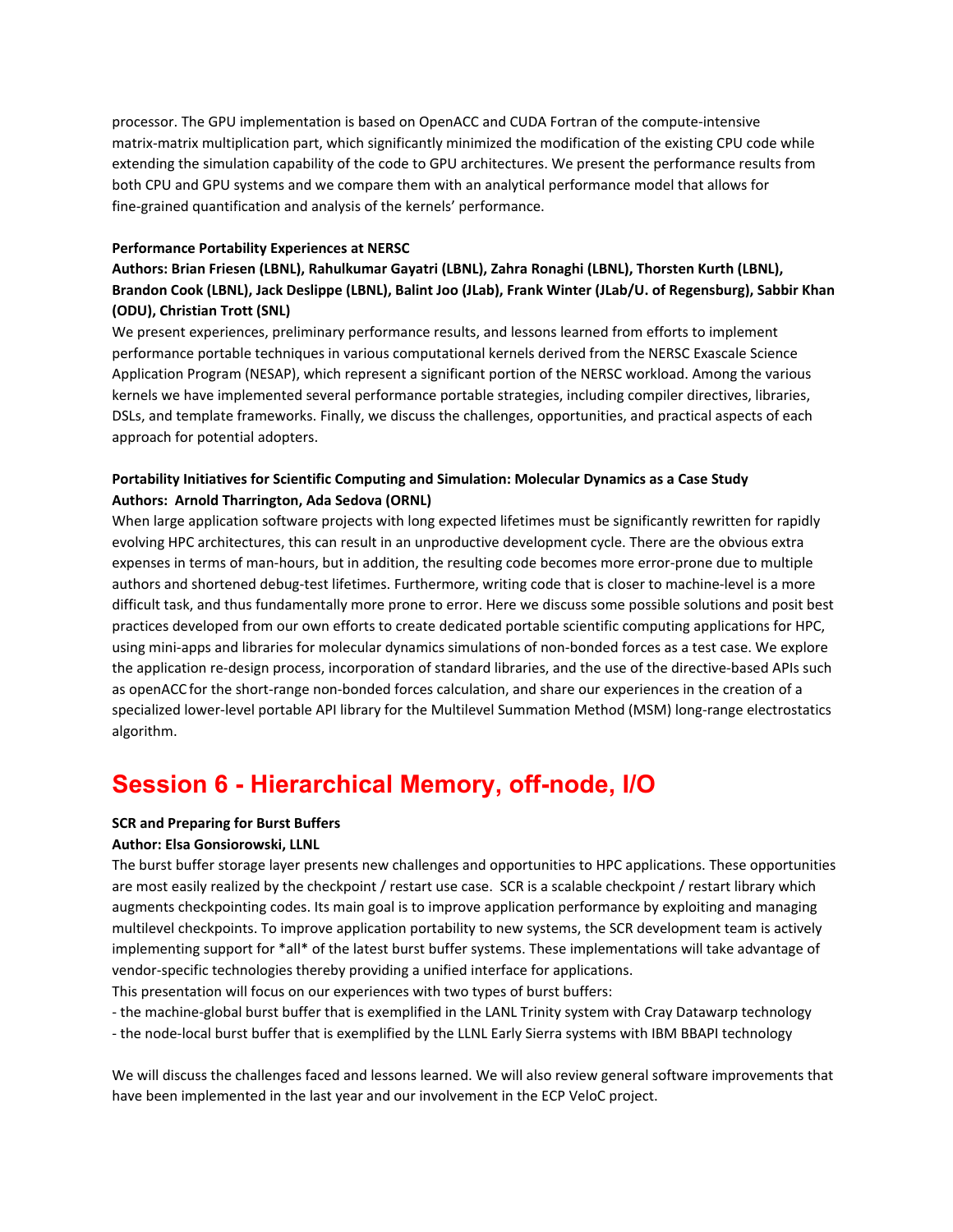## **Toward portable I/O performance by leveraging system abstractions of deep memory and interconnect hierarchies**

#### **Author: Francois Tessier, Argonne National Laboratory**

Supercomputers are increasingly being architected with deeper and diverse memory subsystems such as on-node SSD, MCDRAM and network-attached burst buffers, and interconnect topologies such as dragonfly and Tori. In order to scale an application's I/O performance, one needs to fully exploit these system characteristics for data movement. Our research tackles this area and a key focus is on effective abstractions of the various memory and storage tiers, as well as the network topology, to ensure scalable and portable performance. We will discuss the efficacy of our approaches on two diverse systems - A Cray XC40 with a Lustre filesystem and an IBM Blue Gene/Q system with a GPFS filesystem.

# **Session 7 - Languages, Compilers, Frameworks, Tools**

## **Performance Analysis and Optimizations for Lambda-based Applications in OpenMP 4.5 Authors: Carlo Bertolli, IBM; Contributions from: compiler team at IBM and Toronto; Tom Scogland, Ian Karlin, Holger Jones, Bronis de Supinsky, and others at LLNL.**

As we are approaching the final passes of CORAL's project delivery for LLNL and ORNL, there is an increased focus in supporting performance portability through high-level frameworks such as Raja. While Raja is being extended to include an OpenMP 4 backend, and it is being used across various applications, we expect to see reports on issues only found at full application scale, which were not addressed when looking at simpler benchmarks. This talk addresses what are some of the expected issues at full application scale, including support and performance challenges that involve both the OpenMP standard and its implementation in the CORAL Clang/LLVM based compiler for the OpenPower architecture. We will present some examples of these issues that have been shown by the OpenMP community and DoE lab scientists. First, performance of reduction on host and device is greatly limited by inability to use an OpenMP reduction clause in a Raja templated traversal function. Second, handling of Raja lambda parameters requires breaking target-independent feature of the high level application code when running on a GPU device, due to data mapping requirements. Third, there are overheads when using a lambda-based loop body in a traversal method as compared to a vanilla OpenMP program with verbatim loop body.

We will review solutions, describe those that we implemented in our Clang/LLVM compiler with the aim of providing input to OpenMP and C++ communities, and show support and performance improvements that we obtained. Finally, we will show our roadmap towards further expanding performance portability of Raja on OpenPower.

## **Early Results of OpenMP 4.5 Portability on NVIDIA GPUs Author: Jeff Larkin, NVIDIA**

Over the past year multiple implementations of OpenMP 4.5 have emerged for common HPC architectures. CLANG, XL, Cray, and GCC have all added support for OpenMP offloading to NVIDIA GPUs. In this talk I will present the current state of these implementations based on results using simple benchmark codes. I will discuss the relative performance of each implementation and whether developers can obtain performance portability with the current state of the art compilers and hardware. The talk will focus primarily on the portability between different compilers on NVIDIA GPUs and also portability with traditional CPU architectures.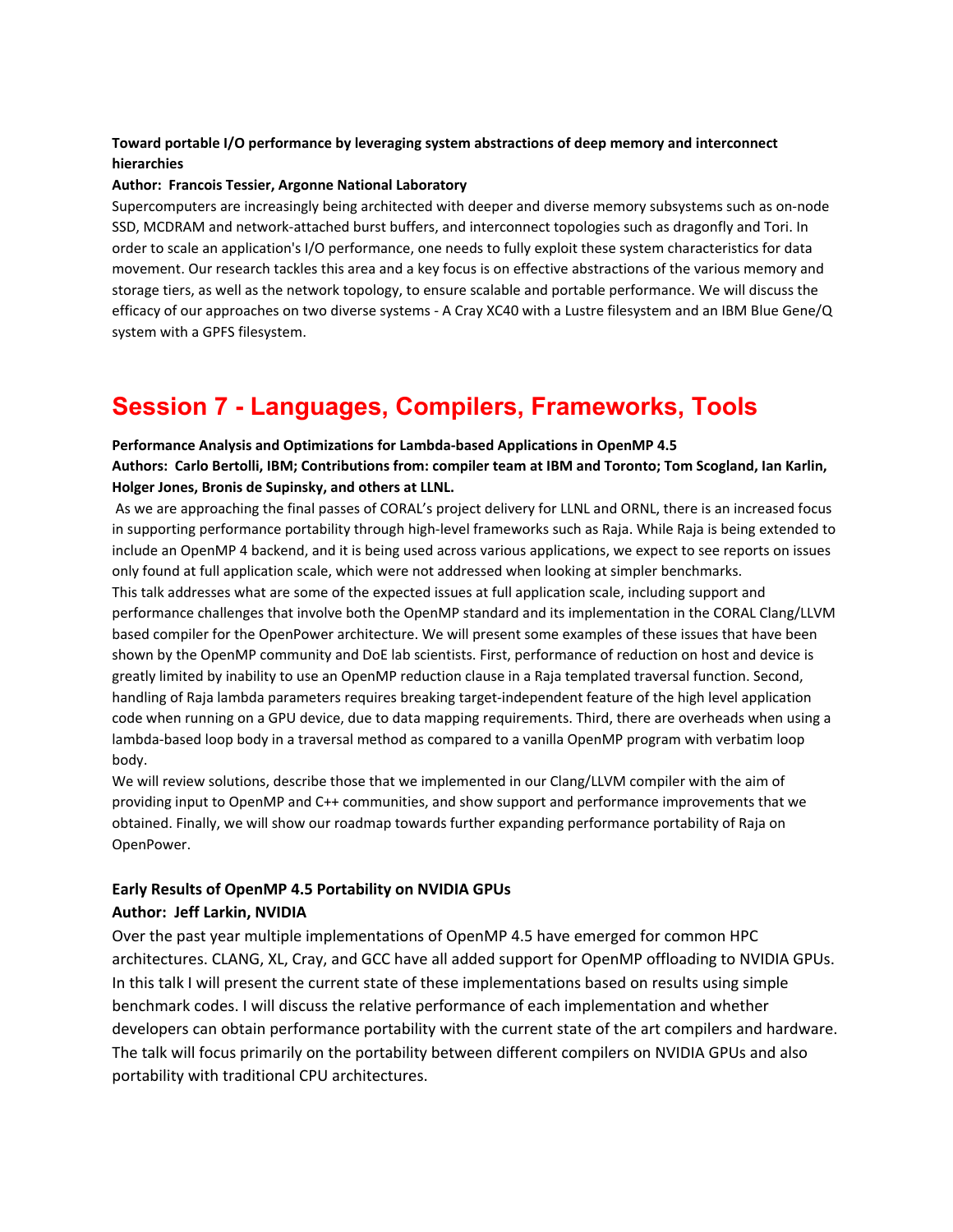#### **Adaptive Mesh Refinement for Exascale**

## **Author: Max Katz (NVIDIA); Collaborators: Ann Almgren, John Bell, Brian Friesen, Andy Nonaka, Weiqun Zhang (LBL); Maria Barrios-Sazo, Alan Calder, Don Willcox, Mike Zingale (Stony Brook University); Adam Jacobs (Michigan State University); Chris Malone (LANL)**

In this talk we will review performance portability progress for AMReX. AMReX is developed in an ECP Co-Design Center effort to support block-structured adaptive mesh refinement simulations at large scale. Recent development efforts in AMReX have focused on exposing a programming model that is both scalable and straightforward to use on diverse architectures. We will explain how the AMR framework we use can be naturally extended to support these various architectures without requiring substantial changes in the simulation codes that are based on the framework. Finally, we will discuss recent performance results on systems including traditional CPUs, the Intel MIC architecture, and NVIDIA GPUs.

## **Performance portability via Nim metaprogramming Author: Xiaoyong Jin, James Osborn (Argonne National Laboratory)**

We tackle performance portability via the extensive metaprogramming capabilities of the Nim programming language. High-level Nim code is compiled to C/C++ which provides high performance and great C interoperability, including full access to vector intrinsics, OpenMP pragmas, and even CUDA. Nim's flexible syntax and AST-based metaprogramming system allows one to easily create expressive DSL frameworks that hide the complexity of performance portability, while keeping high maintainability. We are building a high-level framework, QEX (Quantum Expressions), as an implementation of the data parallel API being developed as part of the Lattice QCD ECP application team. In this talk we describe how we use metaprogramming to transform code blocks into CUDA kernels. We will also present our strategy for performance optimizations for CPU and GPU architectures along with some benchmarks.

#### **Portable Heterogeneous High Performance Computing via Domain-Specific Virtualization**

**Author: Dmitry I. Liakh, National Center for Computational Sciences, Oak Ridge National Laboratory** We present an experimental approach to a performance portable HPC application development based on the concept of domain-specific virtualization of HPC platforms. Our approach summarizes the previous efforts along this direction, adds novel elements, and builds up a formal structure on top. In essence, we describe an extensible framework, called the domain-specific virtual processor, which encapsulates the individual node architecture as well as the HPC system scale. An abstract domain-specific virtual processor provides a portable interface connecting domain-specific algorithms with physical hardware, thus separating algorithm expression from the hardware and system specifics. The abstract domain-specific virtual processor can then be specialized to a concrete computational domain via introducing a concrete virtual processor architecture subsequently mapped to the physical hardware. The concrete virtual processor architecture is static from the point of view of domain algorithms. However, underneath it has a flexibility to customize its structure to the specific node architecture and HPC scale. The latter is encapsulated by imposing a recursive (hierarchical) view on the underlying HPC platform. As a use case, we demonstrate the applicability of the domain-specific virtualization in the domain of numerical tensor algebra.

## **Title: High Performance Atomics are Critical for Thread Scalability Authors: H. Carter Edwards, Christian Trott, Simon Hammond (SNL)**

Vendors of multicore and manycore next generation platforms (NGPs) must provide high performance atomic operations for their NGP. Both the C and C++ language standards have recognized the importance of atomic operations by standardizing the API for these operations. These operations are critical for performance portable and thread scalable algorithms; and enable simpler and thus more maintainable parallel algorithms. For example, parallelizing a force computation with a simple loop over a spatial discretization requires either replacing sums into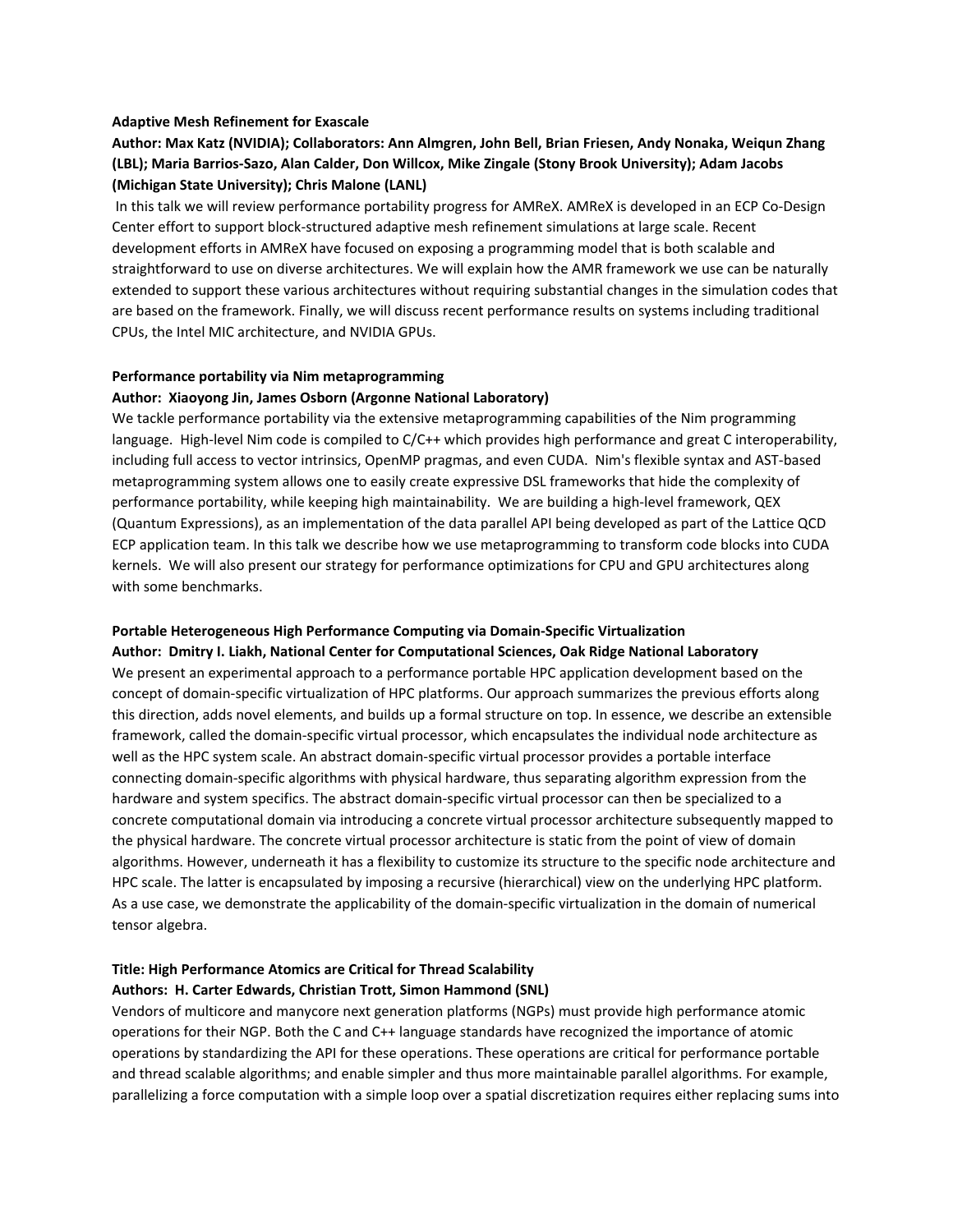shared variables with atomic sum operation or redesign the algorithm and introduce both code and performance overhead. An alternative, graph coloring, introduces the coloring step and splits the loop into an serial outer loop over smaller single-color loops which is requires deeper changes and often provides lower performance. Another alternative thread-private arrays replace a single large share array with large, redundant per-thread temporary arrays and introduces a reduction step over those arrays. In our experience, parallelizing algorithms with non-trivial data-update or execution patterns is tractable with atomic operations versus far more complex alternatives. For example, we have implemented in Kokkos performance portable and thread scalable hash table and scheduler for executing a directed acyclic graph (DAG) of tasks.

We will present our algorithmic use cases for atomic operations, performance results for these operations on NGPs, and in-progress proposal for the C++20 standard to support atomic operations for high performance computing.

## **Towards a portable OpenMP data sharing implementation for NVIDIA accelerators in the CLANG/LLVM toolchain Author: Gheorghe-Teodor Bercea, IBM; Contributors:Carlo Bertolli, Hyojin Sung, Arpith C. Jacob, Alexandre Eichenberger, Tong Chen, Kathryn O'Brien, Kevin O'Brien.**

The ability to implicitly share data between threads is a critical portability feature of the OpenMP programming model for both host- and device-side workloads that may target accelerators. In this presentation we tackle the implementation of OpenMP's implicitly shared data model using the shared memory space of NVIDIA GPUs. There are several reasons that make NVIDIA a challenging platform for implementing OpenMP's implicit data sharing: (1) the native CUDA model support assumes the data is local to the thread unless otherwise specified, (2) NVIDIA GPUs do not allow thread-local variables from being shared amongst threads and (3) the lack of native hardware support for a fork-join mechanism similar to that of a CPU. The data sharing support has been implemented as part of the CLANG/LLVM compilation toolchain by adding extensions to: CLANG, the LLVM NVPTX backend and the runtime library libomptarget. The baseline of our implementation, to be later this year, introduces a new CLANG-level code generation scheme for offloading OpenMP target regions to NVIDIA GPUs. The scheme contains a software solution to the abovementioned fork-join issue in which OpenMP regions executed by different numbers of threads are outlined into separate functions. The calls to the outlined functions are controlled using a master-slave approach: the master delegates work to be cooperatively executed by a pool of slave OpenMP threads. For correctness reasons, variables 'shared' across different outlined functions executed by potentially disjoint groups of threads (master and workers) would have to be allocated in either the shared or global memory of the device. For performance, notwithstanding occupancy issues, shared memory has lower latency than global memory. Coupling that with NVIDIA's native support for shared memory variables, the GPU shared memory is ideal for implementing implicit OpenMP data sharing. The drawback of using shared memory is its limited availability. Future work intends to resolve that by using global memory instead.

The LLVM NVPTX backend is architecture specific but it should be independent of the user's choice of programming model for targeting the accelerator be it CUDA, OpenMP or otherwise. The current LLVM NVPTX backend supports the lowering of variables to thread local memory unless explicitly specified otherwise. Since this is only compatible

with the CUDA programming model we extend the LLVM NVPTX backend with the ability to detect shared variables and implicitly lower them to the shared memory space instead of the thread local one. This has been performed by augmenting the LLVM NVPTX backend with a new pass and changing several others. The changes to both CLANG and LLVM are to be upstreamed to their respective public repositories and are currently being reviewed by the LLVM community.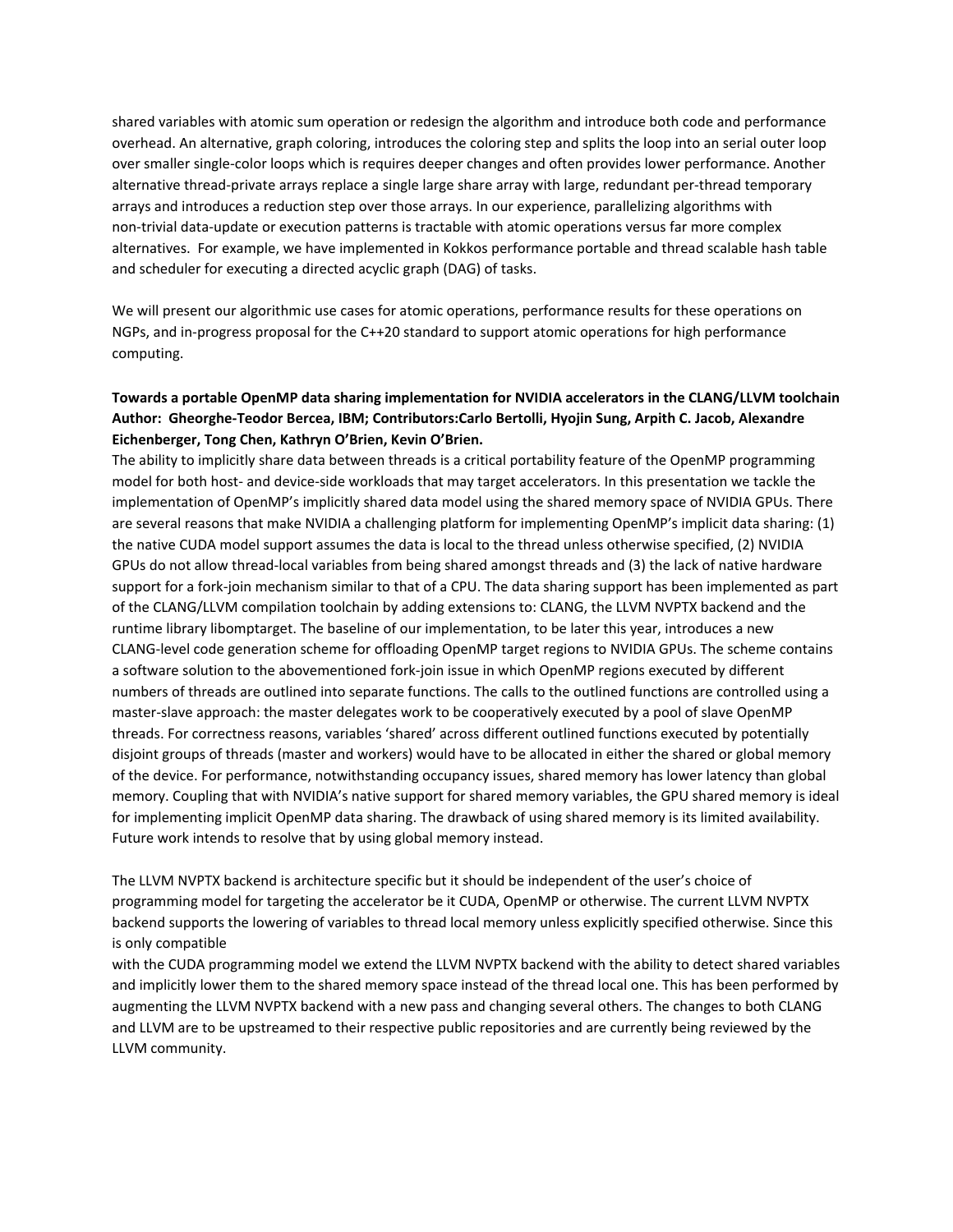# Breakout Day 2

# **Session 1 & 2 (2 parallel sessions):**

#### **OpenMP 5.0 features**

#### **Session Leads: Tom Scogland, LLNL / Kevin O'Brien, IBM**

This breakout will discuss what functionality is desired from OpenMP and how it would help portability. There will be multiple people from the OpenMP affinity subgroup present to answer questions and collect feedback on desired performance features.

## **Session 3**

## **SC Facilities Performance Portability Best Practices Website**

## **Session Lead: Jack Deslippe, LBNL**

The three Office of Science HPC Facilities--ALCF, NERSC, and OLCF--are working together to provide guidance and best practices on performance portability for our users. We will present a prerelease version of a joint website being developed by the Centers and gather feedback for future improvements. Our intent is to create a living resource, with concrete guidance and interactive tools to guide implementation and optimization for performance portability, updated regularly with evolving HPC software and hardware technology. While targeting our facilities' users, the resource will be publicly available. We will draw from multiple sources, including our respective applications-readiness programs and specific ongoing code exercises concerned with performance portability. We will also document techniques for measuring absolute performance and evaluating how close that performance is to the maximum attainable hardware limits, given the memory and compute characteristics of the code. We hope the discussion will yield constructive criticism of content and approach and identify gaps.

## **Session 4**

## **ISO/C++17 and Beyond - Parallelism and Concurrency Session Lead: H. Carter Edwards (SNL)**

The ISO/C++ standard is evolving to portably enable on-node parallelism and concurrency.

C++11 added foundational CPU parallel-execution mechanisms such as atomics, threads, mutexes, and asynchronous dispatch. C++17 extended the algorithms library to with policies that permit these algorithms to execute in parallel and allow for vectorization. This evolution will continue with C++20 (hopefully) adding executors that specify how and where parallel execution

will occur, improvements to atomic operations, coroutines with well-defined suspension/resumption semantics suitable for concurrent execution, and (finally) true multidimensional arrays whose memory-layout can be easily and transparently adapted to the

underlying node architecture.

Six DOE laboratories (ANL, LANL, LBNL, LLNL, ORNL, SNL) are participating in the ISO/C++ standard committee and advocating for enhancements that will improve our applications' ability to use C++ for performance-portable on-node parallelism.

This breakout will discuss current and anticipated C++ standard features for parallelism, concurrency, and HPC; applications' requirements; and gap analysis to provide guidance for DOE Lab representatives on the ISO/C++ Standard committee.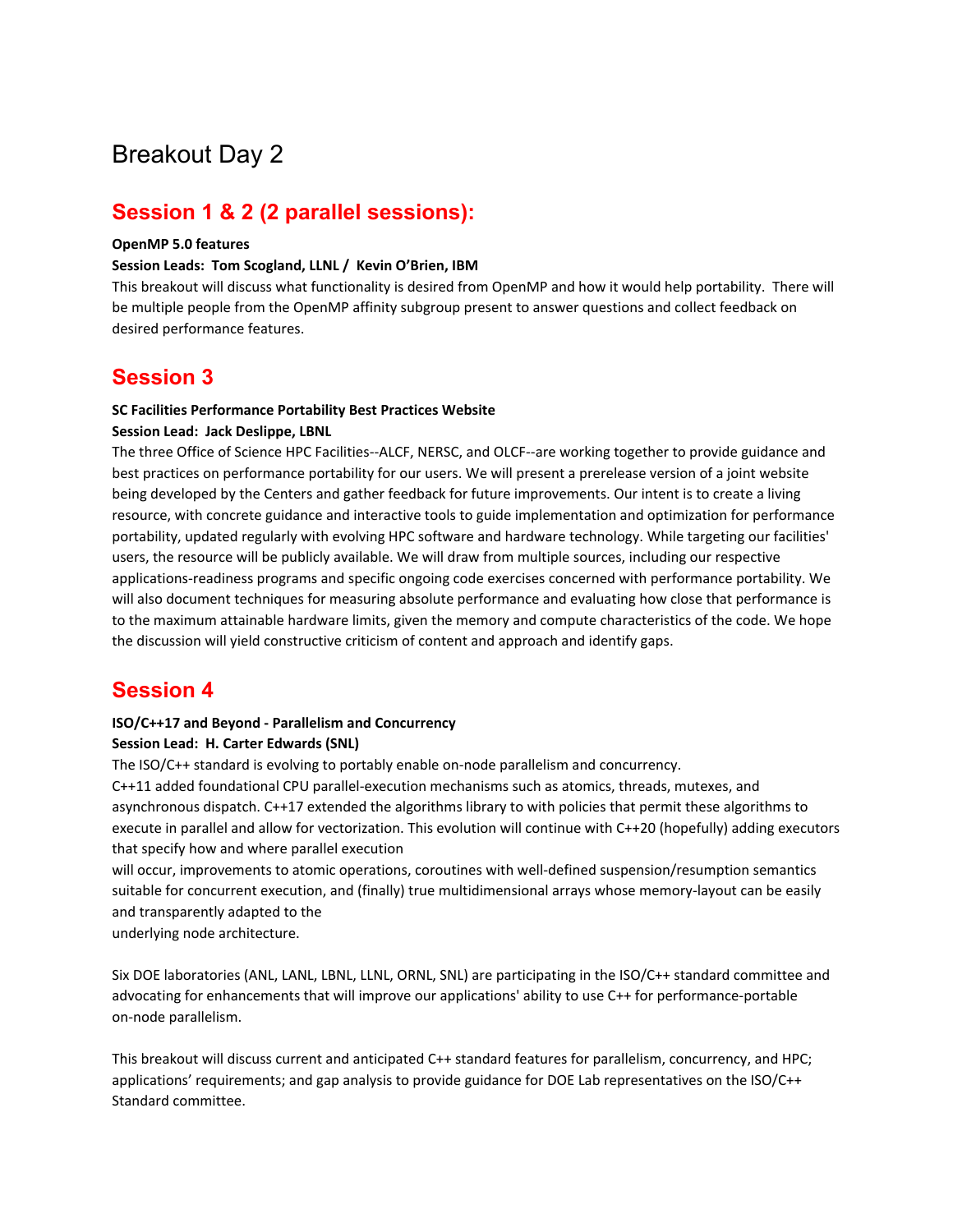# **Thursday**

# Vendor Performance Portability Panel

#### **Moderator: David Bernholdt, ORNL**

Panelist:

- John Levesque, Cray
- Geraint North, ARM
- John Pennycook, Intel
- CJ Newburn, NVIDIA
- Kathryn O'Brien, IBM

# **Session 8 - Applications Experience 3**

## **Experiences Utilizing CPUs and GPUs for Computation Simultaneously on a Heterogeneous Node Author: Olga Pearce, LLNL**

Much of our porting efforts for Sierra are focused on running the computation on the GPUs, which will comprise >90% of the FLOPS of the system. This talk will describe our approach to utilizing the remaining FLOPS by running a portion of the computation on the CPUs simultaneously with the GPU computation. We will present a proof-of-concept implementation in ARES, a multiphysics ALE-AMR code at LLNL. ARES is written in C/C++ with MPI, and uses RAJA for parallelization within MPI processes. As a portability layer, RAJA enables us to utilize the same source code for both the CPU and the GPU. Our implementation divides the work between the computing resources via domain decomposition, and utilizes all cores of the CPU and all of the GPUs on the node for computation. Load balancing is necessary to use the heterogeneous resources effectively. We will present preliminary results on early delivery pre-Sierra machines at LLNL.

#### **Performance Portable Halo and Halo Center Finding in HACC Authors: Li-Ta "Ollie" Lo, Jonathan Lee, Adrian Pope (LANL)**

Efficiently finding and computing statistics about "halos" (regions of high density) are essential analysis steps for N-body cosmology simulations. The Hybrid / Hardware Accelerated Cosmology Code (HACC) is designed as an MPI+X code and the analysis operators are parallelized for both distributed and shared-memory parallelism. In this talk, we present portable data-parallel algorithms for several variations of halo finding and halo center finding algorithms. These are implemented with the Nvidia's Thrust library of which a subset of the API has been standardized as the parallel algorithm library in C++17. This allows a single implementation to be compiled to multiple backends to target a variety of multi-core and many-core architectures. Finally, we compare the performance of our halo and center finding algorithms against the original HACC implementations on the Moonlight, Stampede, and Titan supercomputers with new timing results on Cori and Theta.

## **Scaling Post-meshing Operations on Next Generation Platforms**

## **Authors: Roshan Quadros, Brian Carnes, Madison Brewer, Byron Hanks (SNL)**

To enable advanced analysis workflows on next generation platforms, it is important to develop scalable in-situ post-meshing capabilities. In the analysis workflow, generally post-meshing operations such as refinement, smoothing, and projection are required after the mesh generation step. In this study, an MPI+ Kokkos [1] hybrid programing model has been used to scale these in-situ post-meshing operations on heterogeneous hardware architectures. Kokkos is a performance portable library that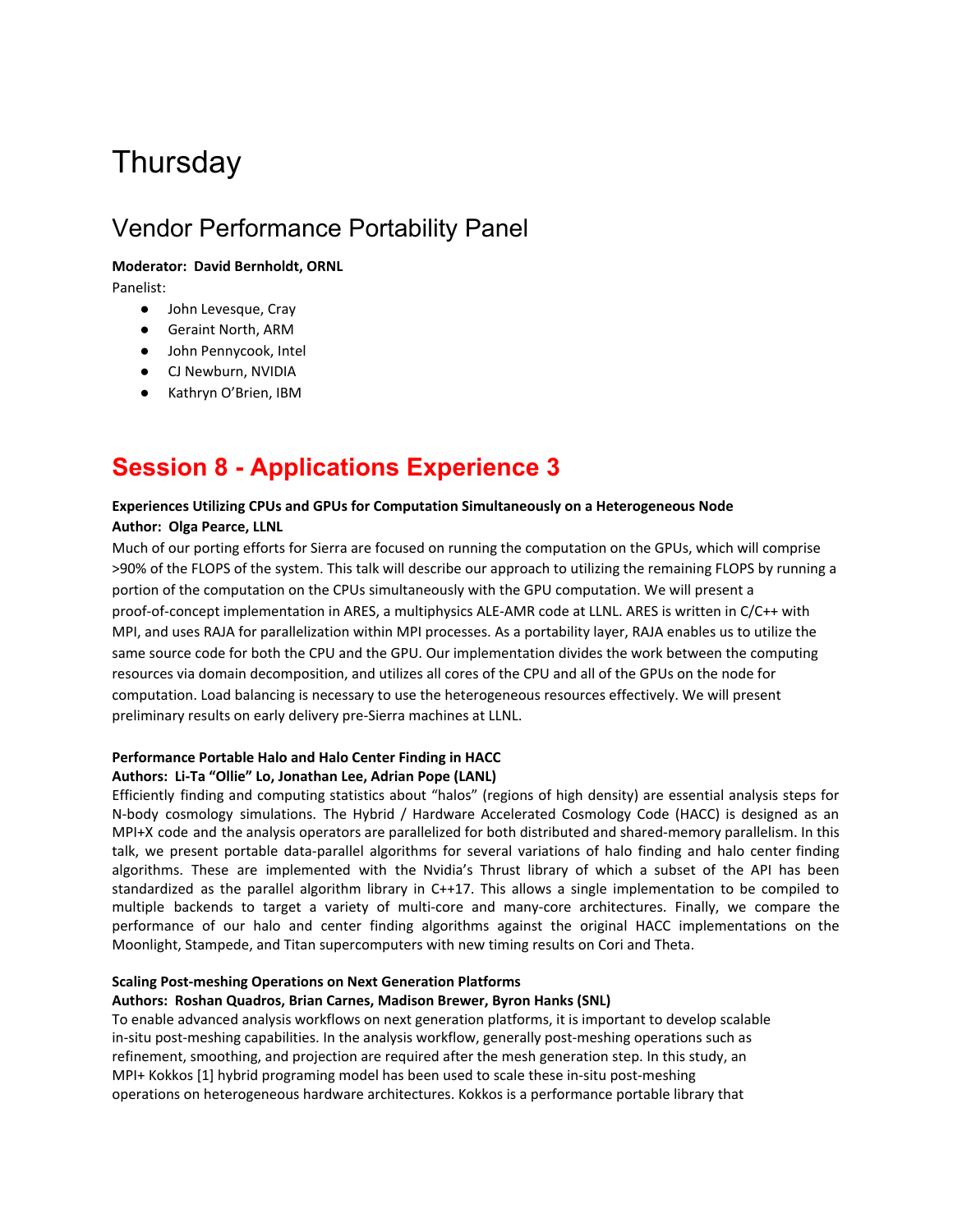supports both CUDA and OpenMP runtime libraries for GPU and KNL, respectively. The refinement operator is used to scale up meshes to higher resolution without writing to disk. The core loop operation splits each element in a mesh into multiple smaller elements using templates. This operator is commonly used in generating a series of refined meshes for solution verification. In this study we compared performance of refinement of block-structured meshes on multiple platforms (GPU and KNP) using MPI+Kokkos in order to determine scalability of refinement and to provide guidelines on its usage.

The smoothing operator is generally used to improve the element quality without changing the mesh connectivity. In this study, we looked at smoothers based on a gradient-based optimization of an element quality metric that is a sum of local element quality metrics. Significant code refactoring was needed to be able to use Kokkos for this algorithm. We present results on shared memory architectures such as KNL and GPU using Kokkos to demonstrate smoothing scalability.

A projection operator is generally used after the refinement and smoothing steps. The projection operator projects the refined and/or smoothed nodes on to the boundary curves and surfaces of the geometric model. In this study, the OpenNURBS library has been used to represent the geometric model. OpenNURBS is well suited for next generation platforms as it is lightweight, easy to port, and provides thread safe query APIs. In this study, mesh nodes were projected on different curve and surface definitions on a Trinity testbed. Both the number of MPI ranks and Kokkos (OpenMP) threads were varied to find an optimal number of MPI ranks per KNL node and number of Kokkos threads per MPI rank. A near linear scaling was observed while varying both MPI ranks and Kokkos threads. A maximum speedup of 77X was observed on a 72 core KNL using hyper threads.

Work is underway to integrate the in-situ post-meshing operations with the SPARC compressible CFD code to simulate reentry problems using structured and unstructured meshes on next generation testbeds. This has begun with refinement and will continue with projection and smoother operators.

## **Parallelization and Performance of the NIM Weather Model for CPU, GPU and MIC Processors Author: Mark Govett (NOAA), Jim Rosinski, Jacques Middlecoff, Tom Henderson, Jin Lee, Alexander MacDonald,**

#### **Paul Madden, Julie Schramm, Antonio Duarte**

The design and performance of the NIM global weather prediction model is described. NIM was designed to run on GPU and MIC processors. It demonstrates efficient parallel performance and scalability to tens of thousands of compute nodes, and has been an effective way to make comparisons between traditional CPU and emerging fine-grain processors. Design of the NIM also serves as a useful guide for finegrain parallelization of the FV3 and MPAS models, two candidates being considered by the NWS as their next global weather prediction model to replace the operational GFS.

The F2C-ACC compiler, co-developed to support running the NIM on GPUs, has served as an effective vehicle to gain substantial improvements in commercial Fortran OpenACC compilers. Performance results comparing F2C-ACC with commercial GPU compilers demonstrate their increasing maturity and ability to efficiently parallelize and run next generation weather and climate prediction models.

This paper describes the code structure and parallelization of NIM using F2C-ACC, and standards compliant OpenMP and OpenACC directives. NIM uses the directives to support a single, performanceportable code that runs on CPU, GPU and MIC systems. Performance results are compared for four generations of computer chips. Single and multi-node performance and scalability is also shown, along with a cost-benefit comparison based on vendor list prices.

[https://www.esrl.noaa.gov/gsd/ato/Jan2016\\_BAMS\\_NIM\\_Parallelization\\_and%20Performance-preprint.pdf](https://www.esrl.noaa.gov/gsd/ato/Jan2016_BAMS_NIM_Parallelization_and%20Performance-preprint.pdf)

## **Portability and Scalability of Sparse Tensor Decompositions on CPU/MIC/GPU Architectures Author: Keita Teranishi, SNL**

Tensors have found utility in a wide range of applications, such as chemometrics, network traffic analysis, neuroscience, and signal processing. Many of these applications have increasingly large amounts of data to process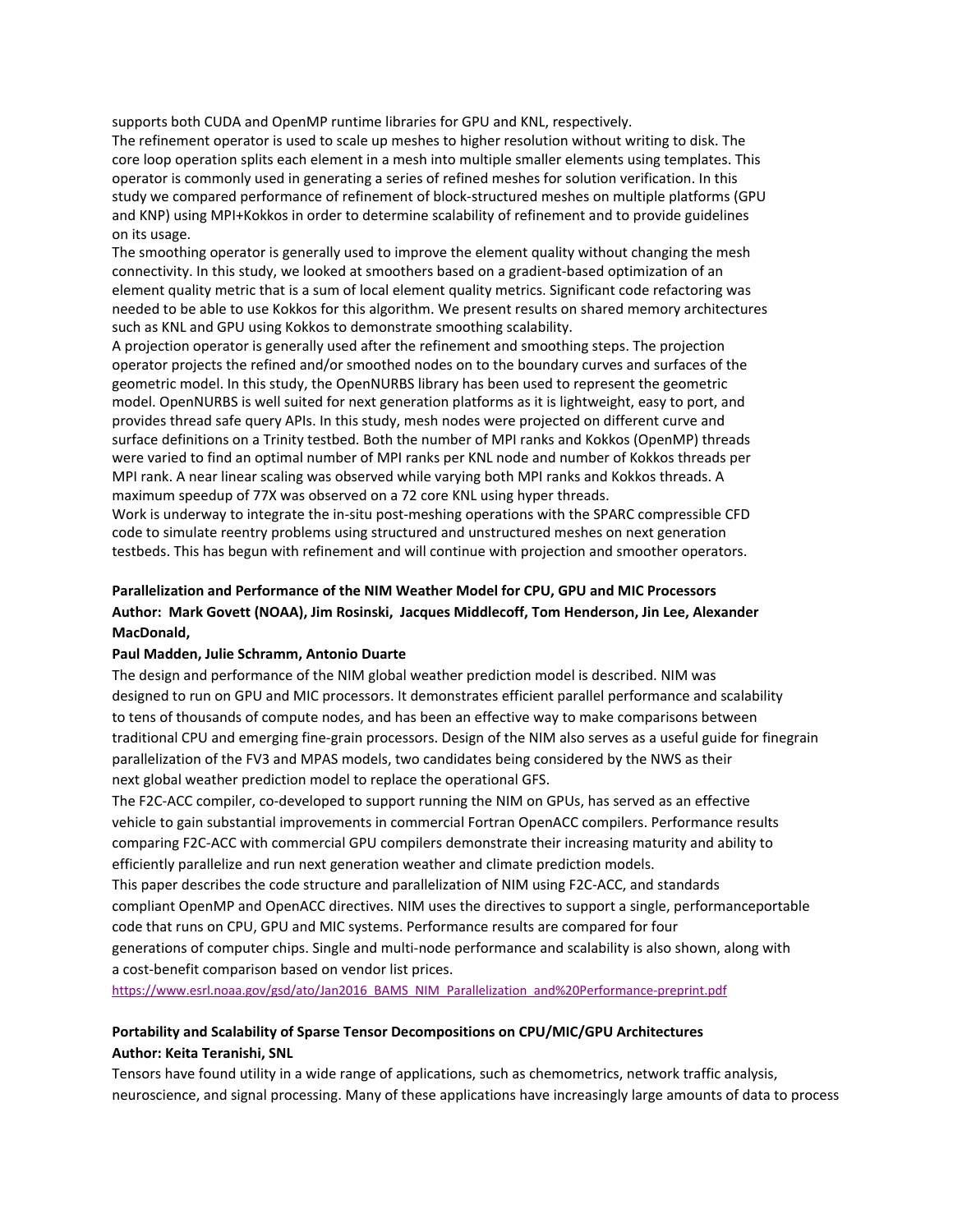and require high-performance methods to provide a reasonable turnaround time for analysts. In this work, we consider decomposition of sparse count data using CANDECOMP-PARAFAC alternating Poisson regression (CP-APR) with both multiplicative update and quasi-Newton methods. For these methods to remain effective on modern large core count CPU, Many Integrated Core (MIC), and Graphics Processing Unit (GPU) architectures, it is essential to expose thread- and vector-level parallelism and take into account the memory hierarchy and access patterns for each device to obtain the best possible performance. In this presentation, we will discuss the optimization and observed performance of the methods on modern high-performance computing architectures using the Kokkos programming model, overhead incurred by portability, and implications for upcoming distributed solver development.

## **Melodee: Solving ODEs with platform-specific code generation. Authors: Robert C Blake III, Tom O'Hara, David F. Richards (LLNL)**

Computational cardiac modeling requires solving trivially-parallel systems of ordinary differential equation systems (ODEs) at every point in the tissue. These ODEs are computationally expensive, extremely complex, and under constant scientific revision. The optimizations needed to achieve optimal performance vary substantially from platform to platform, resulting in code that is difficult for developers to port and hard for scientists to modify. To achieve our performance, portability, and usability goals we have developed Melodee, a domain specific language for describing ODEs and generating platform-specific solution code. Our code generators can generate code for IBM BlueGene/Q, Intel Xeon, Intel Knights Landing, and NVidia GPU architectures. This talk will discuss specific per-platform optimization strategies such as layout of data, automatic simd-ization, symbolic manipulation, and automatic rational polynomial generation. We'll also discuss optimizations that don't work as expected. We outline how Melodee can be used outside of cardiac modeling and list a few of the many possible applications.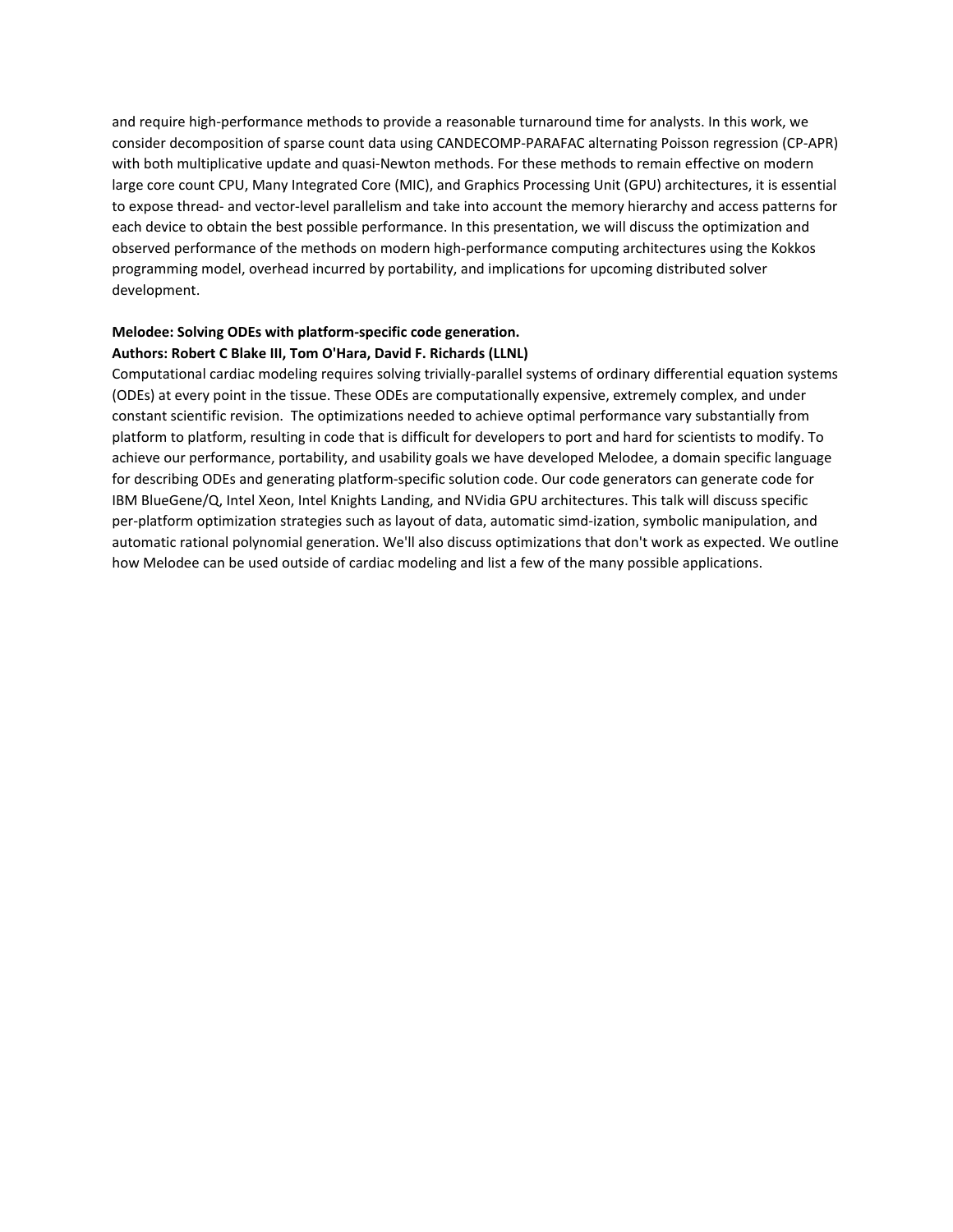# Poster Session

#### **Progress Porting ALE3D to the GPU**

#### **Arlie Capps, capps2@llnl.gov and Peter Robinson, robinson96@llnl.gov)**

We present an overview of progress porting core algorithms of ALE3D to the GPU. We use the RAJA performance portability layer for execution abstraction and the CHAI (Copy Hiding Application Interface) memory manager for heterogeneous memory abstraction. We will show performance results and challenges for test problems of varying complexity. We also will demo SPOT (Software Performance Optimization Tracker), used for tracking performance across multiple platforms.

#### **ECP Kokkos Support Tutorials and Hackathons**

#### **Authors: H. Carter Edwards (SNL), Fernanda Foertter (ORNL), Galen Shipman (LANL), Christian Trott (SNL)**

The Exascale Computing Project (ECP) is funding a Kokkos Support effort that includes bootcamps / hackathons to accelerate applications' integration of Kokkos for performance portability across diverse next generation platforms (NGPs). Our first bootcamp was held in May'17 with 30+ participants from LANL, ORNL, SNL, LBNL, and NVIDIA who represented 11+ projects. Bootcamp participants had strongly positive feedback for both the tutorial and hackathon sessions. During the hackathon sessions we identified a new parallel abstraction for Kokkos and brainstormed strategies for interoperability with FORTRAN applications. We participated in the ORNL/OLCF organized GPU hackathon at Brookhaven in June'17 where, in five few days, the STAR TPC team used Kokkos to rewrite a performance critical component of their application for performance portable thread parallelism across IBM Power, Intel Haswell & KNL, ARM, and NVIDIA GPU architectures.

This new version can meet its performance requirements executing on a single NVIDIA Pascal GPU (with 2x margin) versus the legacy version that required more than 20 CPU nodes to achieve its throughput needs. In addition our regular tutorials, with hands-on exercises, have been well-received at Supercomputing and GPU Technology conferences.

We will share lessons learned regarding how these tutorials and hackathons have accelerated application teams' ability to transition to Kokkos and develop performance portable code; and resulting plans forimprovements.

## **Overlapping Data Movement and Compute with XLF and OpenMP 4: Experiences in UMT Author: David Appelhans, IBM**

This talk will describe the successes and challenges of overlapping data movement using OpenMP 4 for the CORAL benchmark application UMT. The memory footprint of UMT is very large and will not fit entirely in the GPU memory, so data and compute must be asynchronously pipelined into the GPU. Topics covered will be how to handle deep copy of data structures in OpenMP 4 and how to use parallel CPU threads to overlap data movement with kernel compute. Results will be compared to a highly optimized CUDA streams implementation.

## **SharP: Towards Programming Hierarchical-Heterogeneous Memory based Extreme-Scale Systems Manjunath Gorentla Venkata, Computer Science and Mathematics Division, Oak Ridge National Laboratory**

The exascale systems are expected to have a significant amount of hierarchical and heterogeneous on-node memory, and this trend of system architecture in extreme-scale systems is already seen in pre-exascale systems. Along with hierarchical-heterogeneous memory, the system typically has a high-performing network and a compute accelerator. This system architecture is not only effective for running traditional High-Performance Computing (HPC) applications (Big-Compute), but also running data-intensive HPC applications and Big-Data applications such as data analytics, social network analysis, machine learning, and genomics. As a consequence, there is a growing desire to have a single system serve the needs of both Big-Compute and Big-Data applications.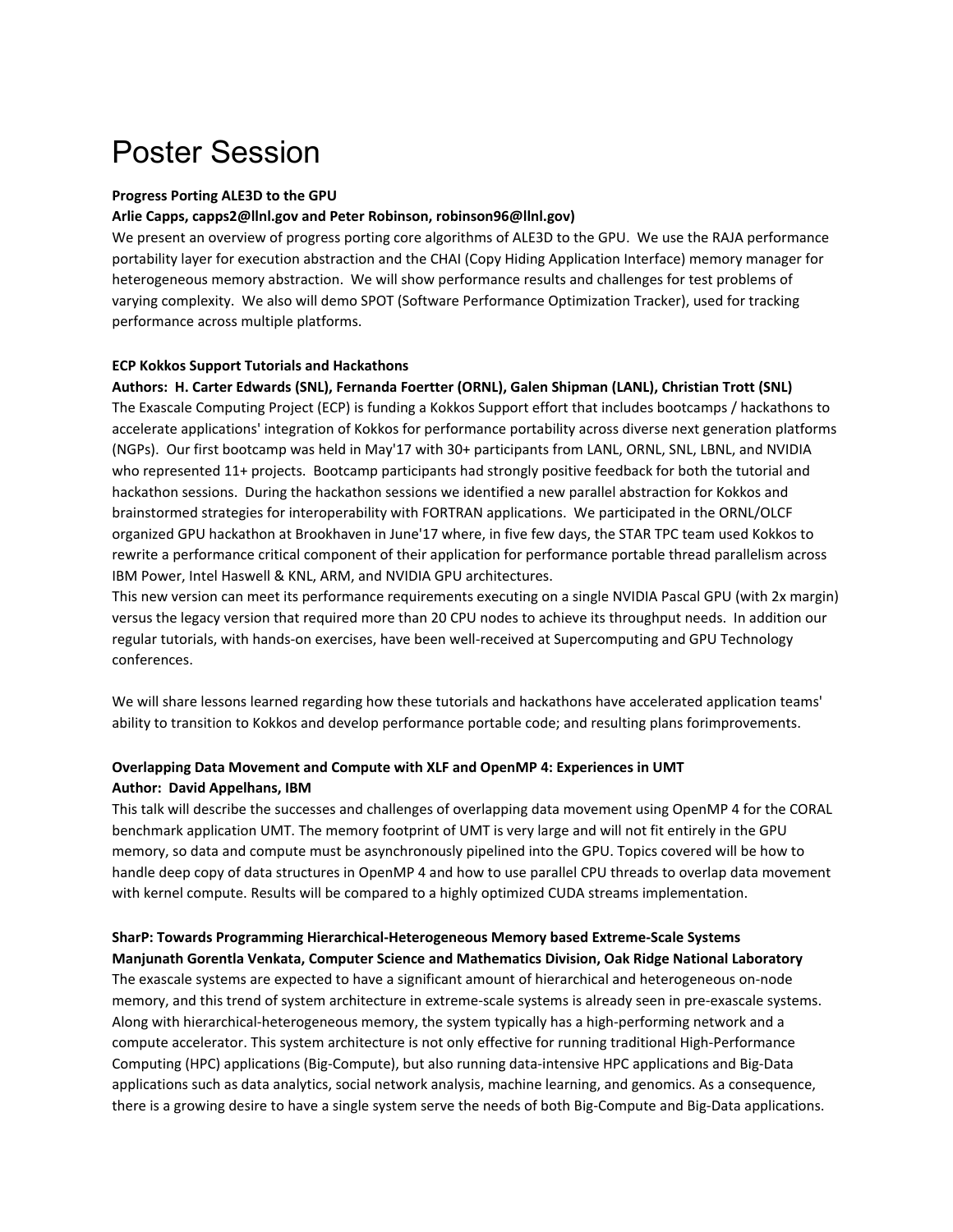Though the system architecture supports the convergence of the Big-Compute and Big-Data, the programming models have yet to evolve to support either hierarchical-heterogeneous memory systems or the convergence. Achieving this would require (1) simple, usable, and portable abstraction for hierarchical-heterogeneous memory, (2) unified programming constructs for Big-Compute and Big-Data applications, (3) portability across diverse (GPU-based and Xeon-Phi) memory hierarchy systems, and (4) native support for data-centric abstractions.

The poster describes, SharP, a data-structure based and data-centric programming construct as a solution for these challenges. We will demonstrate with empirical results the performance and portability advantages achieved for Big-Compute and Big-Data applications while using SharP. Particularly, we will show (i) the performance, portability, productivity, and data resiliency advantages achieved for QMCPack and 1D Stencil kernels on multiple architectures while using the SharP constructs, (ii) the performance advantages achieved for Memcached, Graph 500, and the implementation of a KV store for extreme-scale systems, and (iii) the simplicity of using SharP on different memories including, DRAM, High-bandwidth Memory (HBM), and non-volatile random access memory (NVRAM).

## **Performance portability of numerical time integrators in SUNDIALS library**

**Authors: Slaven Peles, John Loffeld and Carol Woodward (Lawrence Livermore National Laboratory)** Numerical integrators are an essential tool for almost every dynamic simulation. Typically, dynamic simulations also involve linear algebra, nonlinear solvers, and spatial discretization tools. Thus, performance portability of numerical integrators needs to be investigated in a context that involves all codependent libraries required for dynamic simulations. In this talk, we present performance analysis results for integrators from the SUNDIALS library on different GPU--‑based hardware architectures. We show results for standalone SUNDIALS computations and for SUNDIALS running with MFEM, a finite element discretization package. The observed performance is consistent across all tested hardware architectures. Finally, we discuss software architecture solutions using the hardware abstraction layer RAJA, which streamline development, simplify the use, and reduce maintenance cost of performance portable libraries.

## **Experiences with performance portability across ARM microarchitectures Author: Geraint North, ARM**

The ARM Performance Libraries aim to provide the fastest possible BLAS, LAPACK and FFT kernels on ARM systems, irrespective of whether the processor on which they are executed was designed by ARM or one of our many architecture licensees (such as Cavium, Fujitsu or Qualcomm). I will describe the tools and processes that our teams use to identify the characteristics of a given microprocessor implementation, and how those are in turn used to produce high-performance BLAS kernels. I will present some data highlighting interesting differences in microarchitectural detail between different processor types, as well as the performance differences that you might see if you run the "wrong" kernel for a given implementation.

## **High-performance GPU code generation for high-order stencils: Alleviating register pressure Authors: Prashant Rawat, Aravind Sukumaran-Rajam, Atanas Rountev, and P. Sadayappan (Ohio State University)**

High-order stencils are often used in accurate numerical solution of PDEs. They feature significant reuse of data and the high operational intensity often means that the limited bandwidth to GPU global-memory is not a performance bottleneck. However, the high-degree of data reuse poses a problem with excessive register pressure. While the current state-of-the-art register allocators in production compilers like Nvidia nvcc are very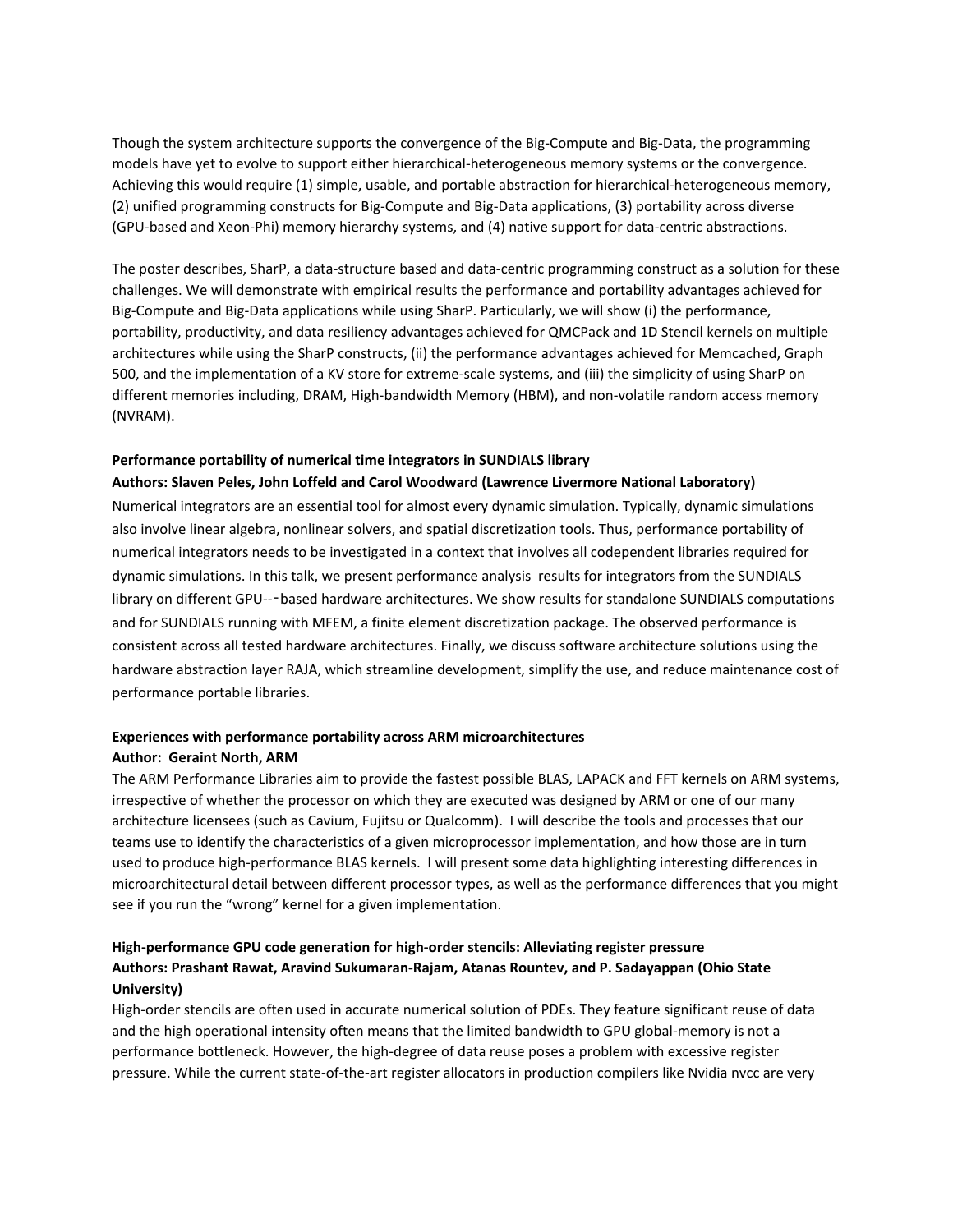effective for most applications, they are unable to effectively manage register pressure for complex high-order stencils, resulting in a sub-optimal code with a large number of register spills.

The StencilGen code generator for stencils addresses this problem by implementing a new statement reordering framework that models stencil computations as a forest of trees with shared leaves. It adapts an optimal scheduling algorithm for minimizing register usage for tree computations. The effectiveness of the approach is demonstrated through experimental results on complex stencils from the SW4 seismic modeling code from LLNL.

#### **TTLG: Tensor Transpose Library for GPUs**

## **Authors: Aravind Sukumaran-Rajam, Arjun Suresh, Jyothi Vedurada, Sriram Krishnamoorthy, and P. Sadayappan (Ohio State University)**

TTLG (Tensor Transposition Library for GPUs) is an efficient tensor transpose library implemented with the aim of high performance on GPUs. TTLG also includes a performance prediction model, which can be used by higher level optimizers using tensor transposition. For example, tensor contractions are often implemented by using the TTGT (Transpose-Transpose-GEMM-Transpose) approach -- transpose input tensors to a suitable layout and then use high-performance matrix multiplication followed by transposition of the result. The performance model is also used internally by TTLG for choosing among alternative kernels and/or slicing/blocking parameters for the transposition. The performance of TTLG is compared with existing code generator as well as a library implementation of tensor transpositions on GPUs. We demonstrate comparable or better transposition times for the "repeated-use'' scenario and considerably better "first-use'' performance than current state-of-the-art alternatives. Tensor contraction implementations using TTLG and cuBLAS achieve considerably higher performance than the current GPU implementation of the triples calculation for the CCSD(T) method in the NWChem computational chemistry suite.

#### **MACSio Development and Proxy Application Validation**

#### **Author: Elsa Gonsiorowski, LLNL**

Proxy applications are a vital resource for evaluating and preparing for new systems and hardware. A proxy application for I/O workloads will be essential as new storage tiers and vendor solutions are being developed and deployed. MACSio is a multi-purpose, application-centric, scalable I/O proxy application designed to imitate a variety of multi-physics applications. Using a plug-in structure, it operates at the same level of abstraction as real applications. That is, MACSio can utilize a wide selection of the I/O software stack. It also implements a variety of multi-physics code features to closely mimic the way in which data flows in-to and out-of these applications. This talk will focus on the challenges faced in developing a proxy application. We will discuss validation efforts and show latest results for a burst buffer system.

#### **OpenACC/OpenMP4.5 Interoperability**

#### **Lixiang Luo (lixiang.luo@ibm.com), IBM Research, ORNL/IBM CoE**

The maturity of OpenMP4.5 compilers with support for offloading has improved significantly lately, so that many developers are giving serious consideration for migrating their GPU-enabled codes to OpenMP4.5 for better portability in the future. One may seek an "incremental porting" strategy to migrate the codes between OpenACC and OpenMP4.5, such that directives can be ported at smaller increments. After each increment, the code still works as a whole, so that its results can be verified before proceeding to the next increment. This approach has been adopted extensively when CPU codes are ported to OpenACC. Indeed, the option to do incremental porting is a major contributing factor to the success of OpenACC, as it can save enormous development efforts. Since OpenACC and OpenMP4.5 share a similar programming model, one would expect a straightforward transition one to the other. However, because no compiler can fully support both OpenACC and OpenMP4.5 interchangeably, the interoperability between OpenACC and OpenMP4.5 compilers becomes a prerequisite for any code which uses both paradigms.